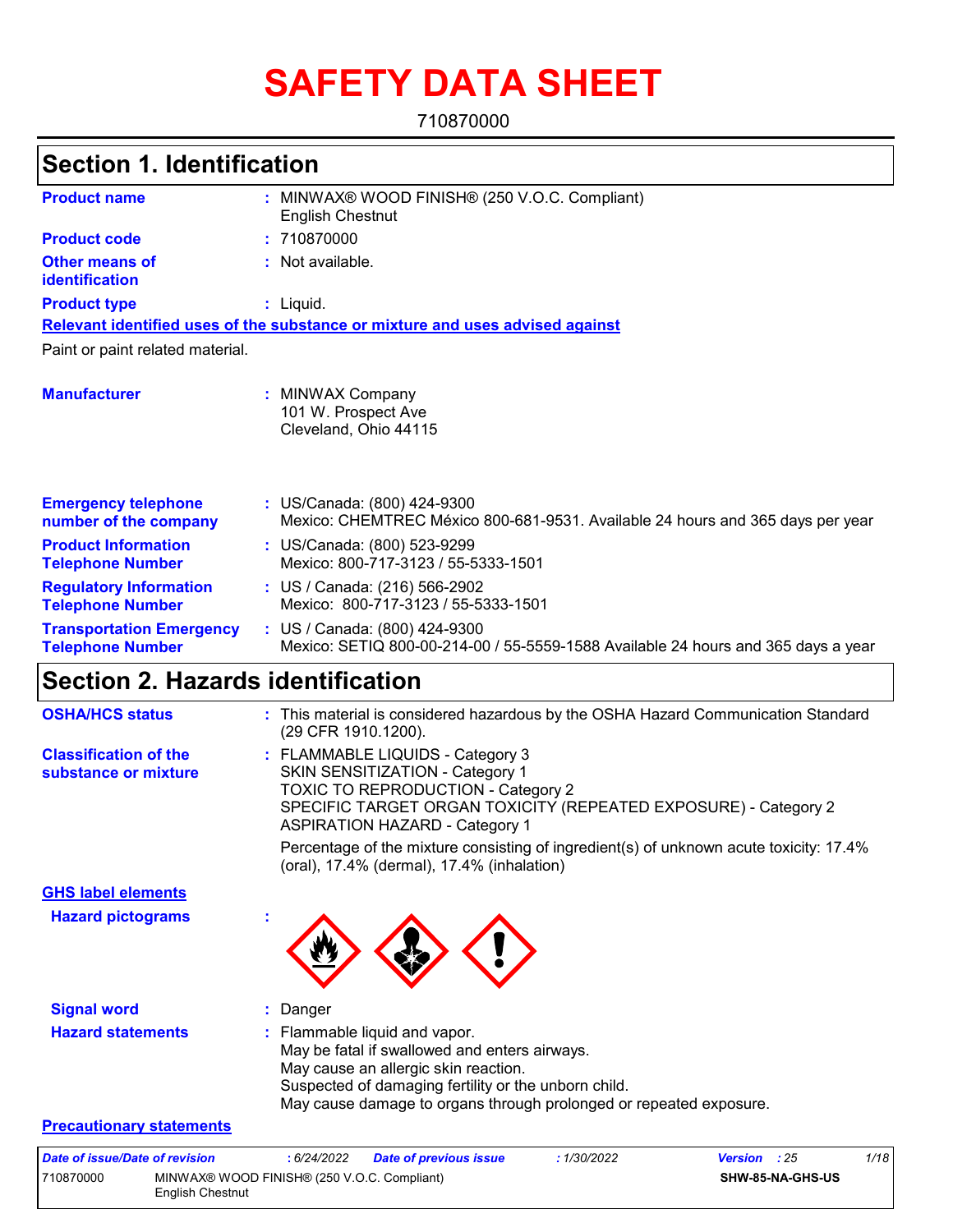### **Section 2. Hazards identification**

| <b>General</b>                             | : Read label before use. Keep out of reach of children. If medical advice is needed,<br>have product container or label at hand.                                                                                                                                                                                                                                                                                                                                                                                                                                          |  |  |
|--------------------------------------------|---------------------------------------------------------------------------------------------------------------------------------------------------------------------------------------------------------------------------------------------------------------------------------------------------------------------------------------------------------------------------------------------------------------------------------------------------------------------------------------------------------------------------------------------------------------------------|--|--|
| <b>Prevention</b>                          | Obtain special instructions before use. Do not handle until all safety precautions have<br>been read and understood. Wear protective gloves, protective clothing and eye or face<br>protection. Keep away from heat, hot surfaces, sparks, open flames and other ignition<br>sources. No smoking. Use explosion-proof electrical, ventilating or lighting equipment.<br>Use non-sparking tools. Take action to prevent static discharges. Keep container<br>tightly closed. Do not breathe vapor. Contaminated work clothing must not be allowed<br>out of the workplace. |  |  |
| <b>Response</b>                            | : IF exposed or concerned: Get medical advice or attention. IF SWALLOWED:<br>Immediately call a POISON CENTER or doctor. Do NOT induce vomiting. IF ON SKIN<br>(or hair): Take off immediately all contaminated clothing. Rinse skin with water. Wash<br>contaminated clothing before reuse. IF ON SKIN: Wash with plenty of water. If skin<br>irritation or rash occurs: Get medical advice or attention.                                                                                                                                                                |  |  |
| <b>Storage</b>                             | : Store locked up. Store in a well-ventilated place. Keep cool.                                                                                                                                                                                                                                                                                                                                                                                                                                                                                                           |  |  |
| <b>Disposal</b>                            | Dispose of contents and container in accordance with all local, regional, national and<br>international regulations.                                                                                                                                                                                                                                                                                                                                                                                                                                                      |  |  |
| <b>Supplemental label</b><br>elements      | DELAYED EFFECTS FROM LONG TERM OVEREXPOSURE. Contains solvents which<br>can cause permanent brain and nervous system damage. Intentional misuse by<br>deliberately concentrating and inhaling the contents can be harmful or fatal. WARNING:<br>This product contains chemicals known to the State of California to cause cancer and<br>birth defects or other reproductive harm.                                                                                                                                                                                         |  |  |
|                                            | This product contains a Significant New Use Rule (SNUR) Chemical. Do not allow this<br>product to enter drains, sewers, wastewater treatment systems, groundwater, streams,<br>lakes or ponds. See Environmental Data Sheet (EDS) for additional details.                                                                                                                                                                                                                                                                                                                 |  |  |
|                                            | Please refer to the SDS for additional information. Keep out of reach of children. Do not<br>transfer contents to other containers for storage.                                                                                                                                                                                                                                                                                                                                                                                                                           |  |  |
| <b>Hazards not otherwise</b><br>classified | DANGER: Rags, steel wool, other waste soaked with this product, and sanding residue<br>t.<br>may spontaneously catch fire if improperly discarded. Immediately place rags, steel<br>wool, other waste soaked with this product, and sanding residue in a sealed, water-filled,<br>metal container. Dispose of in accordance with local fire regulations.                                                                                                                                                                                                                  |  |  |

### **Section 3. Composition/information on ingredients**

#### **Substance/mixture**

**Other means of identification**

- **:** Mixture
- **:** Not available.

#### **CAS number/other identifiers**

| <b>Ingredient name</b>               | % by weight | <b>CAS number</b> |
|--------------------------------------|-------------|-------------------|
| Heavy Naphthenic Petroleum Oil       | l≥25 - ≤50  | 64742-52-5        |
| Light Aliphatic Hydrocarbon          | $≤9.5$      | 64742-47-8        |
| Aliphatic Solvent                    | $≤8.2$      | 64742-47-8        |
| Mineral Spirits (Odorless)           | $≤2.1$      | 64742-47-8        |
| Iron Oxide                           | $\leq$ 3    | 1309-37-1         |
| <b>Light Aromatic Hydrocarbons</b>   | $<$ 1       | 64742-95-6        |
| Xylene, mixed isomers                | $<$ 1       | 1330-20-7         |
| trimethylbenzene                     | ≤0.3        | 25551-13-7        |
| Methyl Ethyl Ketoxime                | l≤0.3       | 96-29-7           |
| Hydrotreated Heavy Petroleum Naphtha | l≤0.3       | 64742-48-9        |
| Zirconium 2-Ethylhexanoate           | l≤0.3       | 22464-99-9        |
| 1,3,5-Trimethylbenzene               | l≤0.3       | 108-67-8          |
| 1,2,4-Trimethylbenzene               | l≤0.3       | 95-63-6           |

Any concentration shown as a range is to protect confidentiality or is due to batch variation.

| Date of issue/Date of revision                                               |  | : 6/24/2022 | Date of previous issue | 1/30/2022 | <b>Version</b> : 25     |  | 2/18 |
|------------------------------------------------------------------------------|--|-------------|------------------------|-----------|-------------------------|--|------|
| MINWAX® WOOD FINISH® (250 V.O.C. Compliant)<br>710870000<br>English Chestnut |  |             |                        |           | <b>SHW-85-NA-GHS-US</b> |  |      |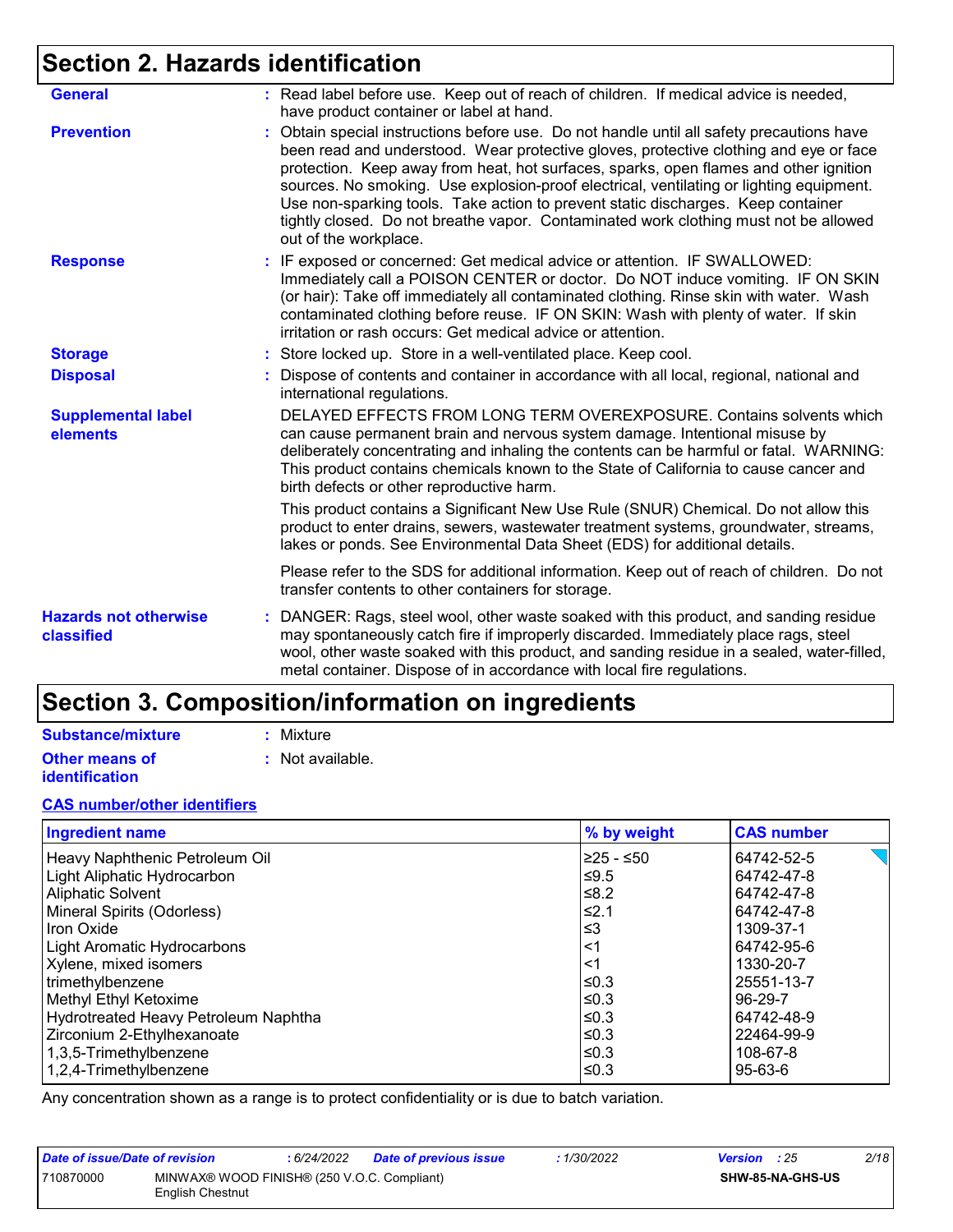### **Section 3. Composition/information on ingredients**

**There are no additional ingredients present which, within the current knowledge of the supplier and in the concentrations applicable, are classified and hence require reporting in this section.**

**Occupational exposure limits, if available, are listed in Section 8.**

### **Section 4. First aid measures**

| <b>Description of necessary first aid measures</b> |                                                                                                                                                                                                                                                                                                                                                                                                                                                                                                                                                                                                                                                                                                                                                         |
|----------------------------------------------------|---------------------------------------------------------------------------------------------------------------------------------------------------------------------------------------------------------------------------------------------------------------------------------------------------------------------------------------------------------------------------------------------------------------------------------------------------------------------------------------------------------------------------------------------------------------------------------------------------------------------------------------------------------------------------------------------------------------------------------------------------------|
| <b>Eye contact</b>                                 | : Immediately flush eyes with plenty of water, occasionally lifting the upper and lower<br>eyelids. Check for and remove any contact lenses. Continue to rinse for at least 10<br>minutes. Get medical attention following exposure or if feeling unwell.                                                                                                                                                                                                                                                                                                                                                                                                                                                                                               |
| <b>Inhalation</b>                                  | : Remove victim to fresh air and keep at rest in a position comfortable for breathing. If<br>not breathing, if breathing is irregular or if respiratory arrest occurs, provide artificial<br>respiration or oxygen by trained personnel. It may be dangerous to the person providing<br>aid to give mouth-to-mouth resuscitation. Get medical attention. If unconscious, place<br>in recovery position and get medical attention immediately. Maintain an open airway.<br>Loosen tight clothing such as a collar, tie, belt or waistband.                                                                                                                                                                                                               |
| <b>Skin contact</b>                                | : Wash with plenty of soap and water. Remove contaminated clothing and shoes. Wash<br>contaminated clothing thoroughly with water before removing it, or wear gloves.<br>Continue to rinse for at least 10 minutes. Get medical attention. In the event of any<br>complaints or symptoms, avoid further exposure. Wash clothing before reuse. Clean<br>shoes thoroughly before reuse.                                                                                                                                                                                                                                                                                                                                                                   |
| <b>Ingestion</b>                                   | : Get medical attention immediately. Call a poison center or physician. Wash out mouth<br>with water. Remove dentures if any. If material has been swallowed and the exposed<br>person is conscious, give small quantities of water to drink. Stop if the exposed person<br>feels sick as vomiting may be dangerous. Aspiration hazard if swallowed. Can enter<br>lungs and cause damage. Do not induce vomiting. If vomiting occurs, the head should<br>be kept low so that vomit does not enter the lungs. Never give anything by mouth to an<br>unconscious person. If unconscious, place in recovery position and get medical<br>attention immediately. Maintain an open airway. Loosen tight clothing such as a collar,<br>tie, belt or waistband. |

#### **Most important symptoms/effects, acute and delayed**

| : No known significant effects or critical hazards.                                                                                                  |
|------------------------------------------------------------------------------------------------------------------------------------------------------|
| : No known significant effects or critical hazards.                                                                                                  |
| : May cause an allergic skin reaction.                                                                                                               |
| : May be fatal if swallowed and enters airways.                                                                                                      |
| <b>Over-exposure signs/symptoms</b>                                                                                                                  |
| : No specific data.                                                                                                                                  |
| : Adverse symptoms may include the following:<br>reduced fetal weight<br>increase in fetal deaths<br>skeletal malformations                          |
| : Adverse symptoms may include the following:<br>irritation<br>redness<br>reduced fetal weight<br>increase in fetal deaths<br>skeletal malformations |
|                                                                                                                                                      |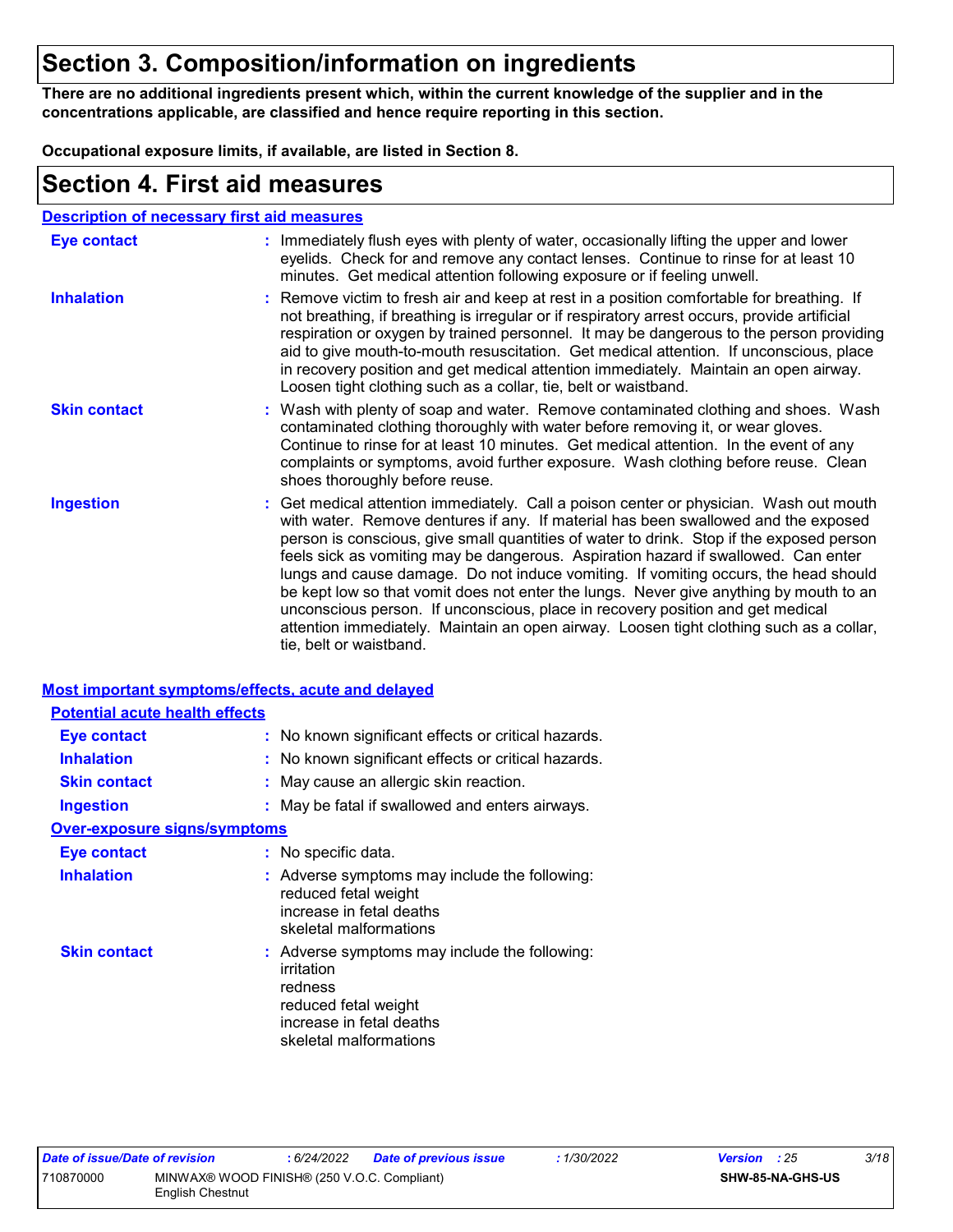## **Section 4. First aid measures**

| <b>Ingestion</b>                  | Adverse symptoms may include the following:<br>nausea or vomiting<br>reduced fetal weight<br>increase in fetal deaths<br>skeletal malformations                                                                                                                       |  |  |
|-----------------------------------|-----------------------------------------------------------------------------------------------------------------------------------------------------------------------------------------------------------------------------------------------------------------------|--|--|
|                                   | Indication of immediate medical attention and special treatment needed, if necessary                                                                                                                                                                                  |  |  |
| <b>Notes to physician</b>         | : Treat symptomatically. Contact poison treatment specialist immediately if large<br>quantities have been ingested or inhaled.                                                                                                                                        |  |  |
| <b>Specific treatments</b>        | : No specific treatment.                                                                                                                                                                                                                                              |  |  |
| <b>Protection of first-aiders</b> | : No action shall be taken involving any personal risk or without suitable training. It may<br>be dangerous to the person providing aid to give mouth-to-mouth resuscitation. Wash<br>contaminated clothing thoroughly with water before removing it, or wear gloves. |  |  |

#### **See toxicological information (Section 11)**

### **Section 5. Fire-fighting measures**

| <b>Extinguishing media</b>                               |                                                                                                                                                                                                                                                                                                                                                                                                                          |
|----------------------------------------------------------|--------------------------------------------------------------------------------------------------------------------------------------------------------------------------------------------------------------------------------------------------------------------------------------------------------------------------------------------------------------------------------------------------------------------------|
| <b>Suitable extinguishing</b><br>media                   | : Use dry chemical, $CO2$ , water spray (fog) or foam.                                                                                                                                                                                                                                                                                                                                                                   |
| <b>Unsuitable extinguishing</b><br>media                 | : Do not use water jet.                                                                                                                                                                                                                                                                                                                                                                                                  |
| <b>Specific hazards arising</b><br>from the chemical     | : Flammable liquid and vapor. Runoff to sewer may create fire or explosion hazard. In a<br>fire or if heated, a pressure increase will occur and the container may burst, with the risk<br>of a subsequent explosion. The vapor/gas is heavier than air and will spread along the<br>ground. Vapors may accumulate in low or confined areas or travel a considerable<br>distance to a source of ignition and flash back. |
| <b>Hazardous thermal</b><br>decomposition products       | : Decomposition products may include the following materials:<br>carbon dioxide<br>carbon monoxide<br>metal oxide/oxides                                                                                                                                                                                                                                                                                                 |
| <b>Special protective actions</b><br>for fire-fighters   | : Promptly isolate the scene by removing all persons from the vicinity of the incident if<br>there is a fire. No action shall be taken involving any personal risk or without suitable<br>training. Move containers from fire area if this can be done without risk. Use water<br>spray to keep fire-exposed containers cool.                                                                                            |
| <b>Special protective</b><br>equipment for fire-fighters | : Fire-fighters should wear appropriate protective equipment and self-contained breathing<br>apparatus (SCBA) with a full face-piece operated in positive pressure mode.                                                                                                                                                                                                                                                 |

### **Section 6. Accidental release measures**

|                                | Personal precautions, protective equipment and emergency procedures                                                                                                                                                                                                                                                                                                                                                                                                                             |
|--------------------------------|-------------------------------------------------------------------------------------------------------------------------------------------------------------------------------------------------------------------------------------------------------------------------------------------------------------------------------------------------------------------------------------------------------------------------------------------------------------------------------------------------|
| For non-emergency<br>personnel | : No action shall be taken involving any personal risk or without suitable training.<br>Evacuate surrounding areas. Keep unnecessary and unprotected personnel from<br>entering. Do not touch or walk through spilled material. Shut off all ignition sources.<br>No flares, smoking or flames in hazard area. Avoid breathing vapor or mist. Provide<br>adequate ventilation. Wear appropriate respirator when ventilation is inadequate. Put<br>on appropriate personal protective equipment. |
| For emergency responders       | : If specialized clothing is required to deal with the spillage, take note of any information in<br>Section 8 on suitable and unsuitable materials. See also the information in "For non-<br>emergency personnel".                                                                                                                                                                                                                                                                              |

| Date of issue/Date of revision |                                                                 | 6/24/2022 | <b>Date of previous issue</b> | : 1/30/2022      | <b>Version</b> : 25 | 4/18 |
|--------------------------------|-----------------------------------------------------------------|-----------|-------------------------------|------------------|---------------------|------|
| 710870000                      | MINWAX® WOOD FINISH® (250 V.O.C. Compliant)<br>English Chestnut |           |                               | SHW-85-NA-GHS-US |                     |      |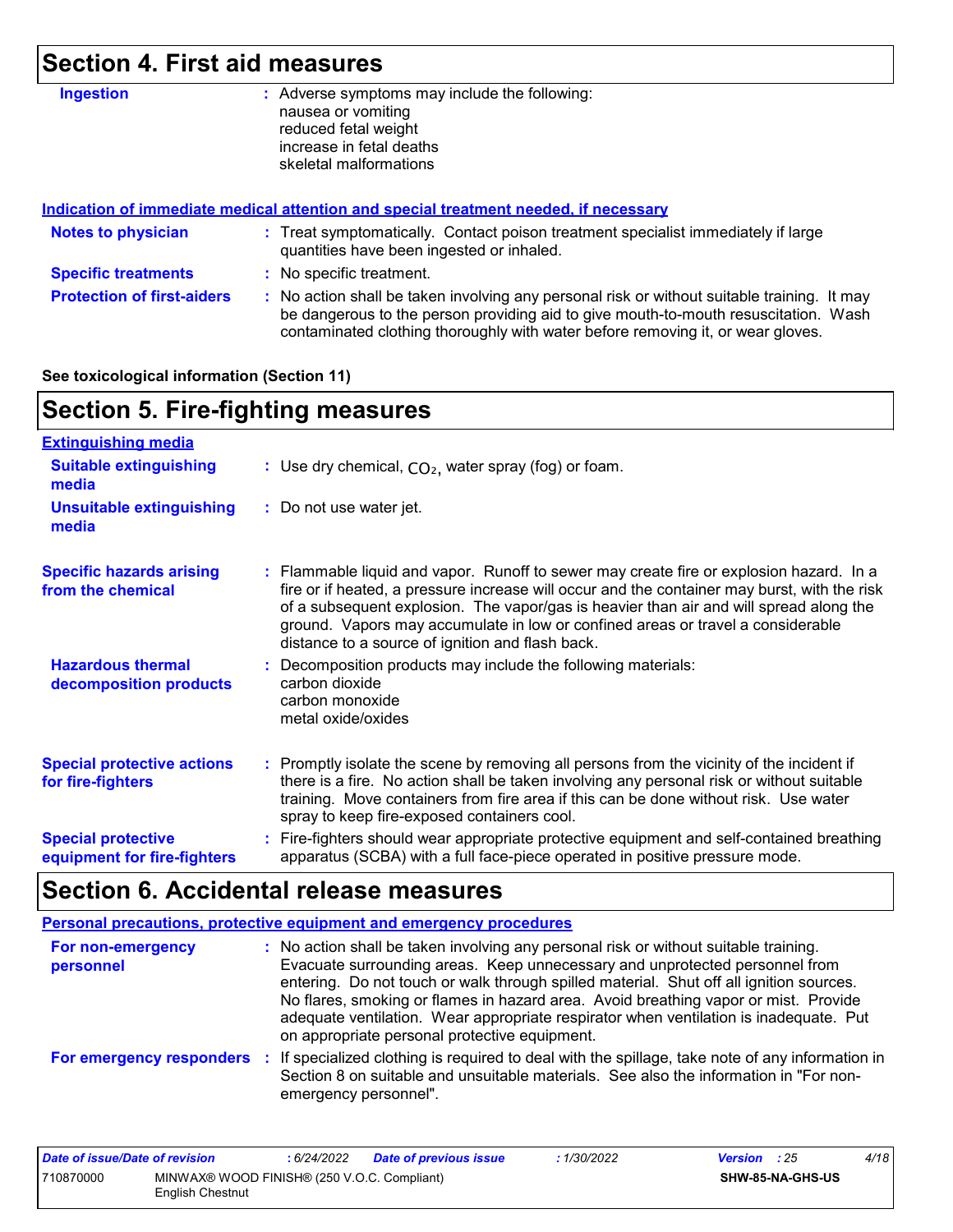### **Section 6. Accidental release measures**

#### **Environmental precautions : This product contains a Significant New Use Rule (SNUR) Chemical. Do not allow this product to enter drains, sewers, wastewater treatment systems, groundwater, streams, lakes or ponds. See Environmental Data Sheet (EDS) for additional details.**

Avoid dispersal of spilled material and runoff and contact with soil, waterways, drains and sewers. Inform the relevant authorities if the product has caused environmental pollution (sewers, waterways, soil or air).

|                    | <b>Methods and materials for containment and cleaning up</b>                                                                                                                                                                                                                                                                                                                                                                                                                                                                                                                                                                                                                                                                                                         |
|--------------------|----------------------------------------------------------------------------------------------------------------------------------------------------------------------------------------------------------------------------------------------------------------------------------------------------------------------------------------------------------------------------------------------------------------------------------------------------------------------------------------------------------------------------------------------------------------------------------------------------------------------------------------------------------------------------------------------------------------------------------------------------------------------|
| <b>Small spill</b> | : Stop leak if without risk. Move containers from spill area. Use spark-proof tools and<br>explosion-proof equipment. Dilute with water and mop up if water-soluble. Alternatively,<br>or if water-insoluble, absorb with an inert dry material and place in an appropriate waste<br>disposal container. Dispose of via a licensed waste disposal contractor.                                                                                                                                                                                                                                                                                                                                                                                                        |
| <b>Large spill</b> | : Stop leak if without risk. Move containers from spill area. Use spark-proof tools and<br>explosion-proof equipment. Approach release from upwind. Prevent entry into sewers,<br>water courses, basements or confined areas. Wash spillages into an effluent treatment<br>plant or proceed as follows. Contain and collect spillage with non-combustible,<br>absorbent material e.g. sand, earth, vermiculite or diatomaceous earth and place in<br>container for disposal according to local regulations (see Section 13). Dispose of via a<br>licensed waste disposal contractor. Contaminated absorbent material may pose the<br>same hazard as the spilled product. Note: see Section 1 for emergency contact<br>information and Section 13 for waste disposal. |

### **Section 7. Handling and storage**

#### **Precautions for safe handling**

| <b>Protective measures</b>                                                | : Put on appropriate personal protective equipment (see Section 8). Persons with a<br>history of skin sensitization problems should not be employed in any process in which<br>this product is used. Avoid exposure - obtain special instructions before use. Avoid<br>exposure during pregnancy. Do not handle until all safety precautions have been read<br>and understood. Do not get in eyes or on skin or clothing. Do not breathe vapor or mist.<br>Do not swallow. Use only with adequate ventilation. Wear appropriate respirator when<br>ventilation is inadequate. Do not enter storage areas and confined spaces unless<br>adequately ventilated. Keep in the original container or an approved alternative made<br>from a compatible material, kept tightly closed when not in use. Store and use away<br>from heat, sparks, open flame or any other ignition source. Use explosion-proof<br>electrical (ventilating, lighting and material handling) equipment. Use only non-sparking<br>tools. Take precautionary measures against electrostatic discharges. Empty containers<br>retain product residue and can be hazardous. Do not reuse container. |
|---------------------------------------------------------------------------|----------------------------------------------------------------------------------------------------------------------------------------------------------------------------------------------------------------------------------------------------------------------------------------------------------------------------------------------------------------------------------------------------------------------------------------------------------------------------------------------------------------------------------------------------------------------------------------------------------------------------------------------------------------------------------------------------------------------------------------------------------------------------------------------------------------------------------------------------------------------------------------------------------------------------------------------------------------------------------------------------------------------------------------------------------------------------------------------------------------------------------------------------------------------|
| <b>Advice on general</b><br>occupational hygiene                          | Eating, drinking and smoking should be prohibited in areas where this material is<br>handled, stored and processed. Workers should wash hands and face before eating,<br>drinking and smoking. Remove contaminated clothing and protective equipment before<br>entering eating areas. See also Section 8 for additional information on hygiene<br>measures.                                                                                                                                                                                                                                                                                                                                                                                                                                                                                                                                                                                                                                                                                                                                                                                                          |
| <b>Conditions for safe storage,</b><br>including any<br>incompatibilities | Store in accordance with local regulations. Store in a segregated and approved area.<br>Store in original container protected from direct sunlight in a dry, cool and well-ventilated<br>area, away from incompatible materials (see Section 10) and food and drink. Store<br>locked up. Eliminate all ignition sources. Separate from oxidizing materials. Keep<br>container tightly closed and sealed until ready for use. Containers that have been<br>opened must be carefully resealed and kept upright to prevent leakage. Do not store in<br>unlabeled containers. Use appropriate containment to avoid environmental<br>contamination. See Section 10 for incompatible materials before handling or use.                                                                                                                                                                                                                                                                                                                                                                                                                                                     |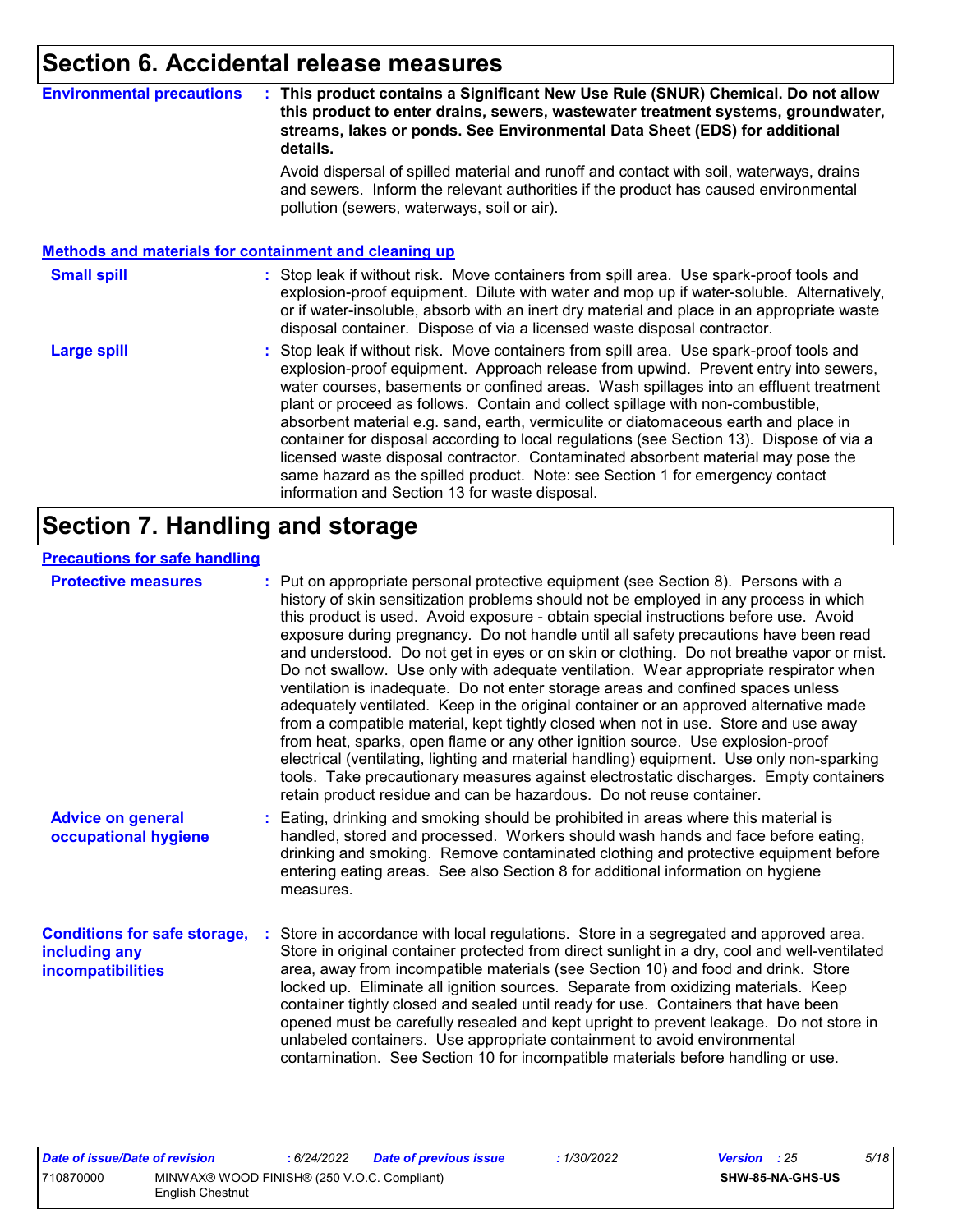### **Control parameters**

**Occupational exposure limits (OSHA United States)**

| <b>Ingredient name</b>                                             | CAS#                     | <b>Exposure limits</b>                                                                                                                                                                                                                                                                                                                                                                                                             |
|--------------------------------------------------------------------|--------------------------|------------------------------------------------------------------------------------------------------------------------------------------------------------------------------------------------------------------------------------------------------------------------------------------------------------------------------------------------------------------------------------------------------------------------------------|
| Heavy Naphthenic Petroleum Oil                                     | 64742-52-5               | ACGIH TLV (United States, 1/2021).<br>TWA: 5 mg/m <sup>3</sup> 8 hours. Form: Inhalable<br>fraction<br>OSHA PEL (United States, 5/2018).<br>TWA: 5 mg/m <sup>3</sup> 8 hours.<br>NIOSH REL (United States, 10/2020).<br>TWA: 5 mg/m <sup>3</sup> 10 hours. Form: Mist                                                                                                                                                              |
| Light Aliphatic Hydrocarbon                                        | 64742-47-8               | STEL: 10 mg/m <sup>3</sup> 15 minutes. Form: Mist<br>ACGIH TLV (United States, 1/2021).<br>Absorbed through skin.<br>TWA: 200 mg/m <sup>3</sup> , (as total hydrocarbon                                                                                                                                                                                                                                                            |
| <b>Aliphatic Solvent</b>                                           | 64742-47-8               | vapor) 8 hours.<br>ACGIH TLV (United States, 1/2021).<br>Absorbed through skin.<br>TWA: 200 mg/m <sup>3</sup> , (as total hydrocarbon<br>vapor) 8 hours.                                                                                                                                                                                                                                                                           |
| Mineral Spirits (Odorless)                                         | 64742-47-8               | ACGIH TLV (United States, 1/2021).<br>Absorbed through skin.<br>TWA: 200 mg/m <sup>3</sup> , (as total hydrocarbon<br>vapor) 8 hours.                                                                                                                                                                                                                                                                                              |
| Iron Oxide                                                         | 1309-37-1                | NIOSH REL (United States, 10/2020).<br>TWA: 5 mg/m <sup>3</sup> , (as Fe) 10 hours. Form: Dust<br>and fumes<br>OSHA PEL (United States, 5/2018).<br>TWA: 10 mg/m <sup>3</sup> 8 hours. Form: Fume<br>TWA: 5 mg/m <sup>3</sup> 8 hours. Form: Respirable<br>fraction<br>TWA: 15 mg/m <sup>3</sup> 8 hours. Form: Total dust<br>ACGIH TLV (United States, 1/2021).<br>TWA: 5 mg/m <sup>3</sup> 8 hours. Form: Respirable<br>fraction |
| Light Aromatic Hydrocarbons<br>Xylene, mixed isomers               | 64742-95-6<br>1330-20-7  | None.<br>ACGIH TLV (United States, 1/2021).<br>TWA: 100 ppm 8 hours.<br>TWA: $434$ mg/m <sup>3</sup> 8 hours.<br>STEL: 150 ppm 15 minutes.<br>STEL: $651 \text{ mg/m}^3$ 15 minutes.<br>OSHA PEL (United States, 5/2018).<br>TWA: 100 ppm 8 hours.<br>TWA: $435 \text{ mg/m}^3$ 8 hours.                                                                                                                                           |
| trimethylbenzene                                                   | 25551-13-7               | ACGIH TLV (United States, 1/2021).<br>TWA: 25 ppm 8 hours.<br>TWA: 123 mg/m <sup>3</sup> 8 hours.                                                                                                                                                                                                                                                                                                                                  |
| Methyl Ethyl Ketoxime                                              | 96-29-7                  | OARS WEEL (United States, 1/2021). Skin<br>sensitizer.<br>TWA: 10 ppm 8 hours.                                                                                                                                                                                                                                                                                                                                                     |
| Hydrotreated Heavy Petroleum Naphtha<br>Zirconium 2-Ethylhexanoate | 64742-48-9<br>22464-99-9 | None.<br>ACGIH TLV (United States, 1/2021).<br>TWA: 5 mg/m <sup>3</sup> , (as Zr) 8 hours.<br>STEL: 10 mg/m <sup>3</sup> , (as Zr) 15 minutes.<br>NIOSH REL (United States, 10/2020).<br>TWA: 5 mg/m <sup>3</sup> , (as Zr) 10 hours.                                                                                                                                                                                              |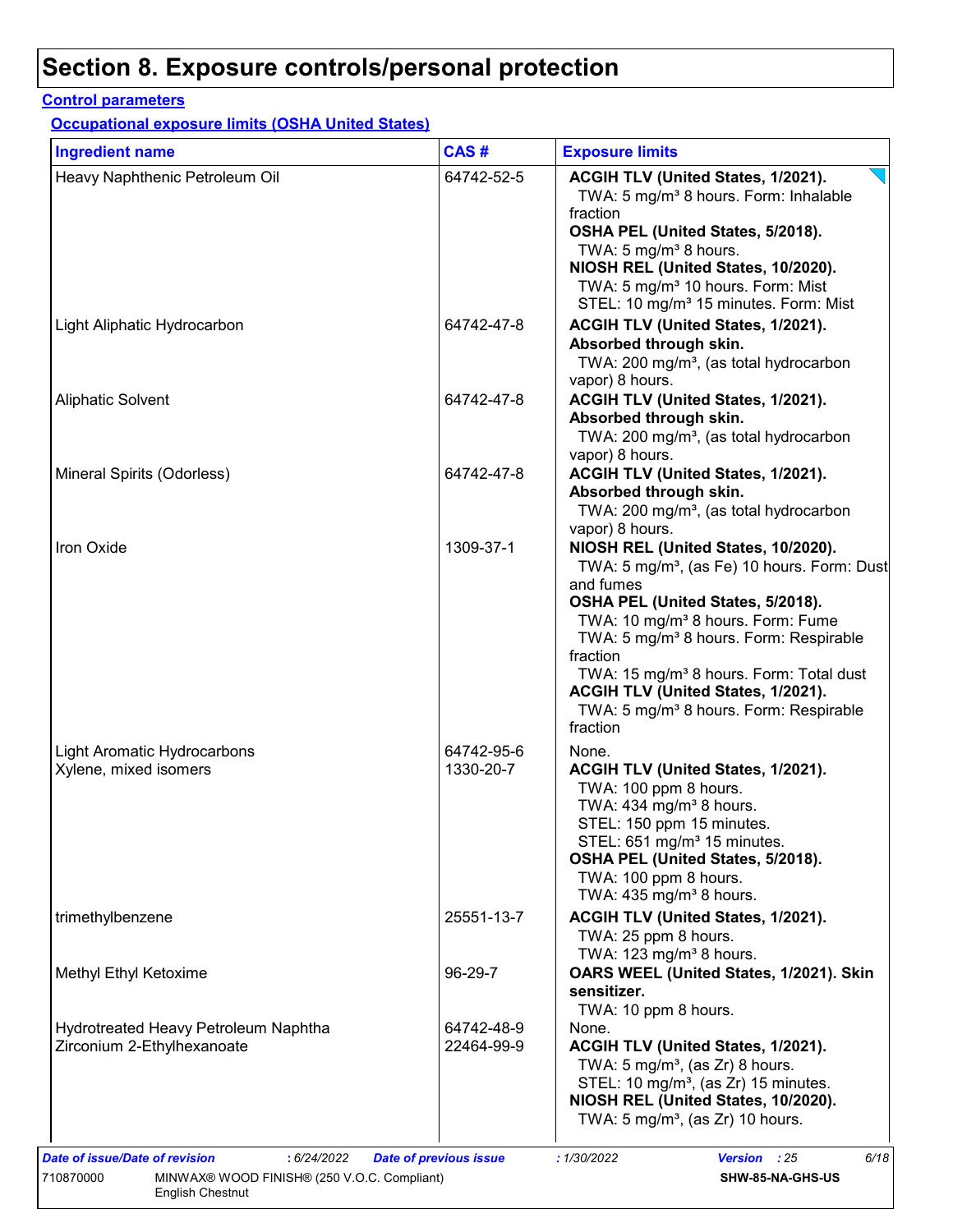| 1,3,5-Trimethylbenzene | 108-67-8      | STEL: 10 mg/m <sup>3</sup> , (as $Zr$ ) 15 minutes.<br>OSHA PEL (United States, 5/2018).<br>TWA: 5 mg/m <sup>3</sup> , (as Zr) 8 hours.<br>ACGIH TLV (United States, 1/2021). |
|------------------------|---------------|-------------------------------------------------------------------------------------------------------------------------------------------------------------------------------|
|                        |               | TWA: 25 ppm 8 hours.<br>TWA: $123 \text{ mg/m}^3$ 8 hours.<br>NIOSH REL (United States, 10/2020).                                                                             |
| 1,2,4-Trimethylbenzene | $95 - 63 - 6$ | TWA: 25 ppm 10 hours.<br>TWA: 125 mg/m <sup>3</sup> 10 hours.<br>ACGIH TLV (United States, 1/2021).                                                                           |
|                        |               | TWA: 25 ppm 8 hours.<br>TWA: 123 mg/m <sup>3</sup> 8 hours.<br>NIOSH REL (United States, 10/2020).<br>TWA: 25 ppm 10 hours.<br>TWA: 125 mg/m <sup>3</sup> 10 hours.           |

#### **Occupational exposure limits (Canada)**

| <b>Ingredient name</b>                            | CAS#       | <b>Exposure limits</b>                                                                                                                                                                                                                                                                                                                                                                                                                                          |
|---------------------------------------------------|------------|-----------------------------------------------------------------------------------------------------------------------------------------------------------------------------------------------------------------------------------------------------------------------------------------------------------------------------------------------------------------------------------------------------------------------------------------------------------------|
| Petroleum refining, hydrotreated light distillate | 64742-47-8 | <b>CA British Columbia Provincial (Canada,</b><br>6/2021). Absorbed through skin.<br>TWA: 200 mg/m <sup>3</sup> , (as total hydrocarbon<br>vapour) 8 hours.<br>CA Alberta Provincial (Canada, 6/2018).<br>Absorbed through skin.<br>8 hrs OEL: 200 mg/m <sup>3</sup> , (as total hydrocarbon<br>vapour) 8 hours.<br>CA Ontario Provincial (Canada, 6/2019).<br>Absorbed through skin.<br>TWA: 200 mg/m <sup>3</sup> , (as total hydrocarbon<br>vapour) 8 hours. |
| Petroleum refining, hydrotreated light distillate | 64742-47-8 | <b>CA British Columbia Provincial (Canada,</b><br>6/2021). Absorbed through skin.<br>TWA: 200 mg/m <sup>3</sup> , (as total hydrocarbon<br>vapour) 8 hours.<br>CA Alberta Provincial (Canada, 6/2018).<br>Absorbed through skin.<br>8 hrs OEL: 200 mg/m <sup>3</sup> , (as total hydrocarbon<br>vapour) 8 hours.<br>CA Ontario Provincial (Canada, 6/2019).<br>Absorbed through skin.<br>TWA: 200 mg/m <sup>3</sup> , (as total hydrocarbon<br>vapour) 8 hours. |
| Petroleum refining, hydrotreated light distillate | 64742-47-8 | <b>CA British Columbia Provincial (Canada,</b><br>6/2021). Absorbed through skin.<br>TWA: 200 mg/m <sup>3</sup> , (as total hydrocarbon<br>vapour) 8 hours.<br>CA Alberta Provincial (Canada, 6/2018).<br>Absorbed through skin.<br>8 hrs OEL: 200 mg/m <sup>3</sup> , (as total hydrocarbon<br>vapour) 8 hours.<br>CA Ontario Provincial (Canada, 6/2019).<br>Absorbed through skin.<br>TWA: 200 mg/m <sup>3</sup> , (as total hydrocarbon<br>vapour) 8 hours. |
| Xylene                                            | 1330-20-7  | CA Alberta Provincial (Canada, 6/2018).<br>8 hrs OEL: 100 ppm 8 hours.                                                                                                                                                                                                                                                                                                                                                                                          |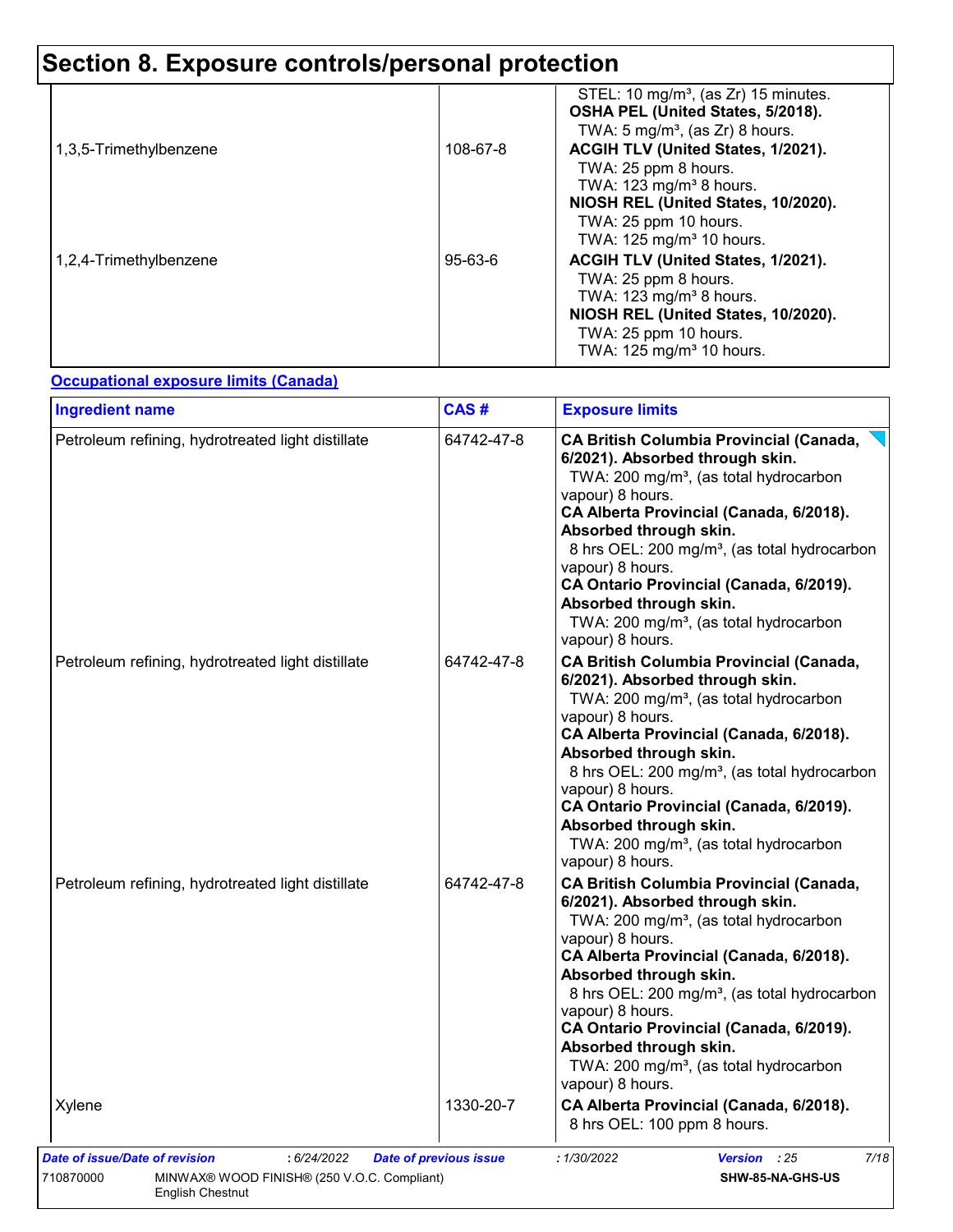|                            |            | 15 min OEL: 651 mg/m <sup>3</sup> 15 minutes.<br>15 min OEL: 150 ppm 15 minutes.<br>8 hrs OEL: 434 mg/m <sup>3</sup> 8 hours.<br>CA British Columbia Provincial (Canada,<br>$6/2021$ ).<br>TWA: 100 ppm 8 hours.<br>STEL: 150 ppm 15 minutes.<br>CA Quebec Provincial (Canada, 6/2021).<br>TWAEV: 100 ppm 8 hours.<br>TWAEV: 434 mg/m <sup>3</sup> 8 hours.<br>STEV: 150 ppm 15 minutes.<br>STEV: 651 mg/m <sup>3</sup> 15 minutes.<br>CA Ontario Provincial (Canada, 6/2019).<br>STEL: 150 ppm 15 minutes.<br>TWA: 100 ppm 8 hours.<br><b>CA Saskatchewan Provincial (Canada,</b><br>7/2013).<br>STEL: 150 ppm 15 minutes.<br>TWA: 100 ppm 8 hours. |
|----------------------------|------------|------------------------------------------------------------------------------------------------------------------------------------------------------------------------------------------------------------------------------------------------------------------------------------------------------------------------------------------------------------------------------------------------------------------------------------------------------------------------------------------------------------------------------------------------------------------------------------------------------------------------------------------------------|
| Methyl Ethyl Ketoxime      | 96-29-7    | OARS WEEL (United States, 1/2021). Skin<br>sensitizer.<br>TWA: 10 ppm 8 hours.                                                                                                                                                                                                                                                                                                                                                                                                                                                                                                                                                                       |
| Zirconium 2-Ethylhexanoate | 22464-99-9 | CA Alberta Provincial (Canada, 6/2018).<br>8 hrs OEL: 5 mg/m <sup>3</sup> , (as Zr) 8 hours.<br>15 min OEL: 10 mg/m <sup>3</sup> , (as Zr) 15 minutes.<br><b>CA British Columbia Provincial (Canada,</b><br>$6/2021$ ).<br>TWA: $5 \text{ mg/m}^3$ , (as Zr) 8 hours.<br>STEL: 10 mg/m <sup>3</sup> , (as Zr) 15 minutes.<br>CA Quebec Provincial (Canada, 6/2021).<br>TWAEV: $5 \text{ mg/m}^3$ , (as Zr) 8 hours.<br>STEV: 10 mg/m <sup>3</sup> , (as Zr) 15 minutes.<br>CA Ontario Provincial (Canada, 6/2019).<br>STEL: 10 mg/m <sup>3</sup> , (as Zr) 15 minutes.<br>TWA: $5 \text{ mg/m}^3$ , (as Zr) 8 hours.                                 |
| 2-Butoxyethanol            | 111-76-2   | CA Alberta Provincial (Canada, 6/2018).<br>8 hrs OEL: 97 mg/m <sup>3</sup> 8 hours.<br>8 hrs OEL: 20 ppm 8 hours.<br>CA British Columbia Provincial (Canada,<br>$6/2021$ ).<br>TWA: 20 ppm 8 hours.<br>CA Ontario Provincial (Canada, 6/2019).<br>TWA: 20 ppm 8 hours.<br>CA Quebec Provincial (Canada, 6/2021).<br>TWAEV: 20 ppm 8 hours.<br><b>CA Saskatchewan Provincial (Canada,</b><br>7/2013).<br>STEL: 30 ppm 15 minutes.<br>TWA: 20 ppm 8 hours.                                                                                                                                                                                             |

**Occupational exposure limits (Mexico)**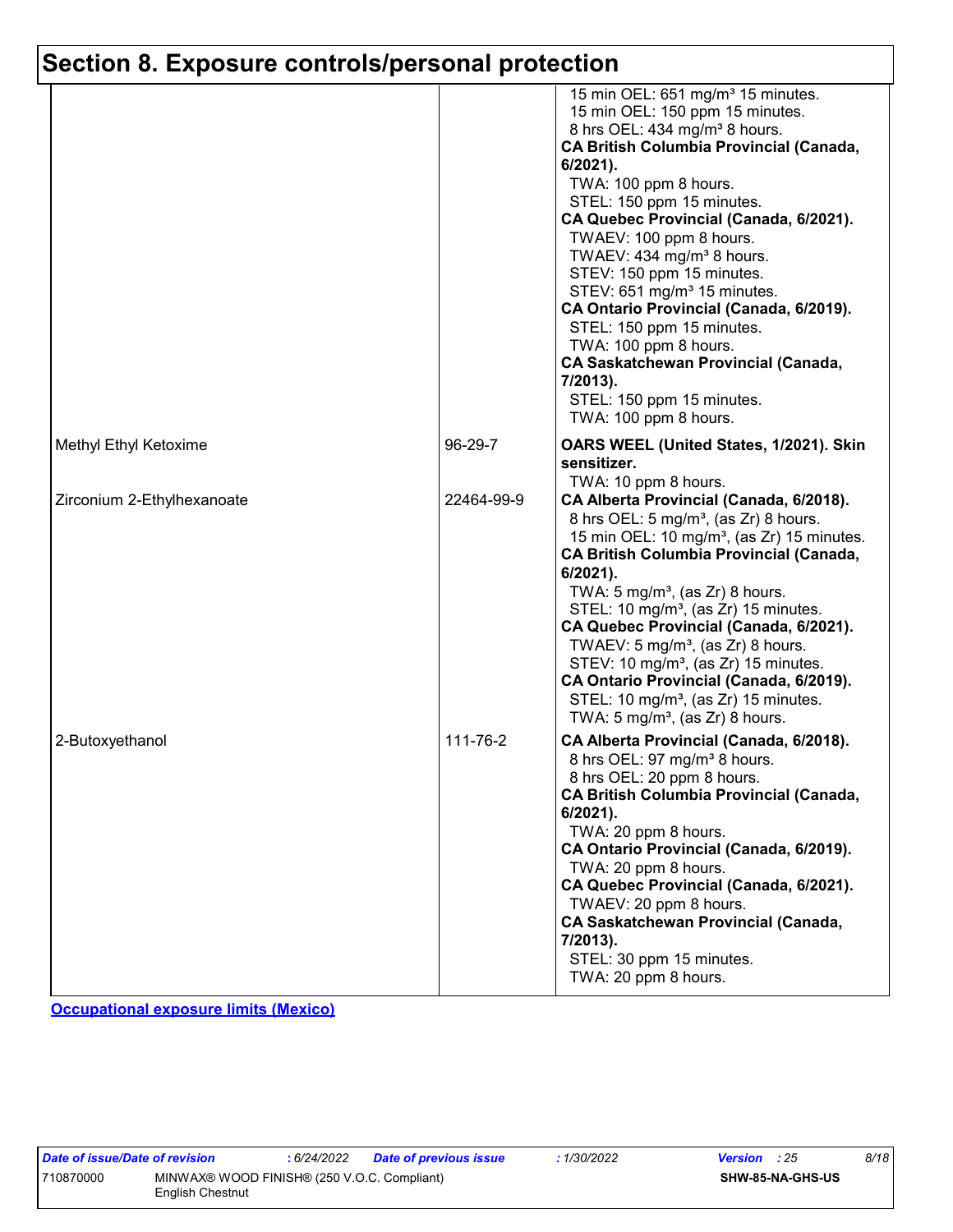|                             | CAS#       | <b>Exposure limits</b>                                                                                                                |
|-----------------------------|------------|---------------------------------------------------------------------------------------------------------------------------------------|
| Light Aliphatic Hydrocarbon | 64742-47-8 | ACGIH TLV (United States, 1/2021).<br>Absorbed through skin.<br>TWA: 200 mg/m <sup>3</sup> , (as total hydrocarbon<br>vapor) 8 hours. |
| <b>Aliphatic Solvent</b>    | 64742-47-8 | ACGIH TLV (United States, 1/2021).<br>Absorbed through skin.<br>TWA: 200 mg/m <sup>3</sup> , (as total hydrocarbon<br>vapor) 8 hours. |
| Mineral Spirits (Odorless)  | 64742-47-8 | ACGIH TLV (United States, 1/2021).<br>Absorbed through skin.<br>TWA: 200 mg/m <sup>3</sup> , (as total hydrocarbon<br>vapor) 8 hours. |
| Zirconium 2-Ethylhexanoate  | 22464-99-9 | NOM-010-STPS-2014 (Mexico, 4/2016).<br>TWA: $5 \text{ mg/m}^3$ , (as Zr) 8 hours.<br>STEL: 10 mg/m <sup>3</sup> , (as Zr) 15 minutes. |

| <b>Appropriate engineering</b><br>controls | : Use only with adequate ventilation. Use process enclosures, local exhaust ventilation or<br>other engineering controls to keep worker exposure to airborne contaminants below any<br>recommended or statutory limits. The engineering controls also need to keep gas,<br>vapor or dust concentrations below any lower explosive limits. Use explosion-proof<br>ventilation equipment.                                                                                                                                                                                                                                |
|--------------------------------------------|------------------------------------------------------------------------------------------------------------------------------------------------------------------------------------------------------------------------------------------------------------------------------------------------------------------------------------------------------------------------------------------------------------------------------------------------------------------------------------------------------------------------------------------------------------------------------------------------------------------------|
| <b>Environmental exposure</b><br>controls  | This product contains a Significant New Use Rule (SNUR) Chemical. Do not allow<br>this product to enter drains, sewers, wastewater treatment systems, groundwater,<br>streams, lakes or ponds. See Environmental Data Sheet (EDS) for additional<br>details.                                                                                                                                                                                                                                                                                                                                                           |
|                                            | Emissions from ventilation or work process equipment should be checked to ensure<br>they comply with the requirements of environmental protection legislation. In some<br>cases, fume scrubbers, filters or engineering modifications to the process equipment<br>will be necessary to reduce emissions to acceptable levels.                                                                                                                                                                                                                                                                                          |
| <b>Individual protection measures</b>      |                                                                                                                                                                                                                                                                                                                                                                                                                                                                                                                                                                                                                        |
| <b>Hygiene measures</b>                    | Wash hands, forearms and face thoroughly after handling chemical products, before<br>eating, smoking and using the lavatory and at the end of the working period.<br>Appropriate techniques should be used to remove potentially contaminated clothing.<br>Contaminated work clothing should not be allowed out of the workplace. Wash<br>contaminated clothing before reusing. Ensure that eyewash stations and safety<br>showers are close to the workstation location.                                                                                                                                              |
| <b>Eye/face protection</b>                 | Safety eyewear complying with an approved standard should be used when a risk<br>assessment indicates this is necessary to avoid exposure to liquid splashes, mists,<br>gases or dusts. If contact is possible, the following protection should be worn, unless<br>the assessment indicates a higher degree of protection: safety glasses with side-<br>shields.                                                                                                                                                                                                                                                       |
| <b>Skin protection</b>                     |                                                                                                                                                                                                                                                                                                                                                                                                                                                                                                                                                                                                                        |
| <b>Hand protection</b>                     | : Chemical-resistant, impervious gloves complying with an approved standard should be<br>worn at all times when handling chemical products if a risk assessment indicates this is<br>necessary. Considering the parameters specified by the glove manufacturer, check<br>during use that the gloves are still retaining their protective properties. It should be<br>noted that the time to breakthrough for any glove material may be different for different<br>glove manufacturers. In the case of mixtures, consisting of several substances, the<br>protection time of the gloves cannot be accurately estimated. |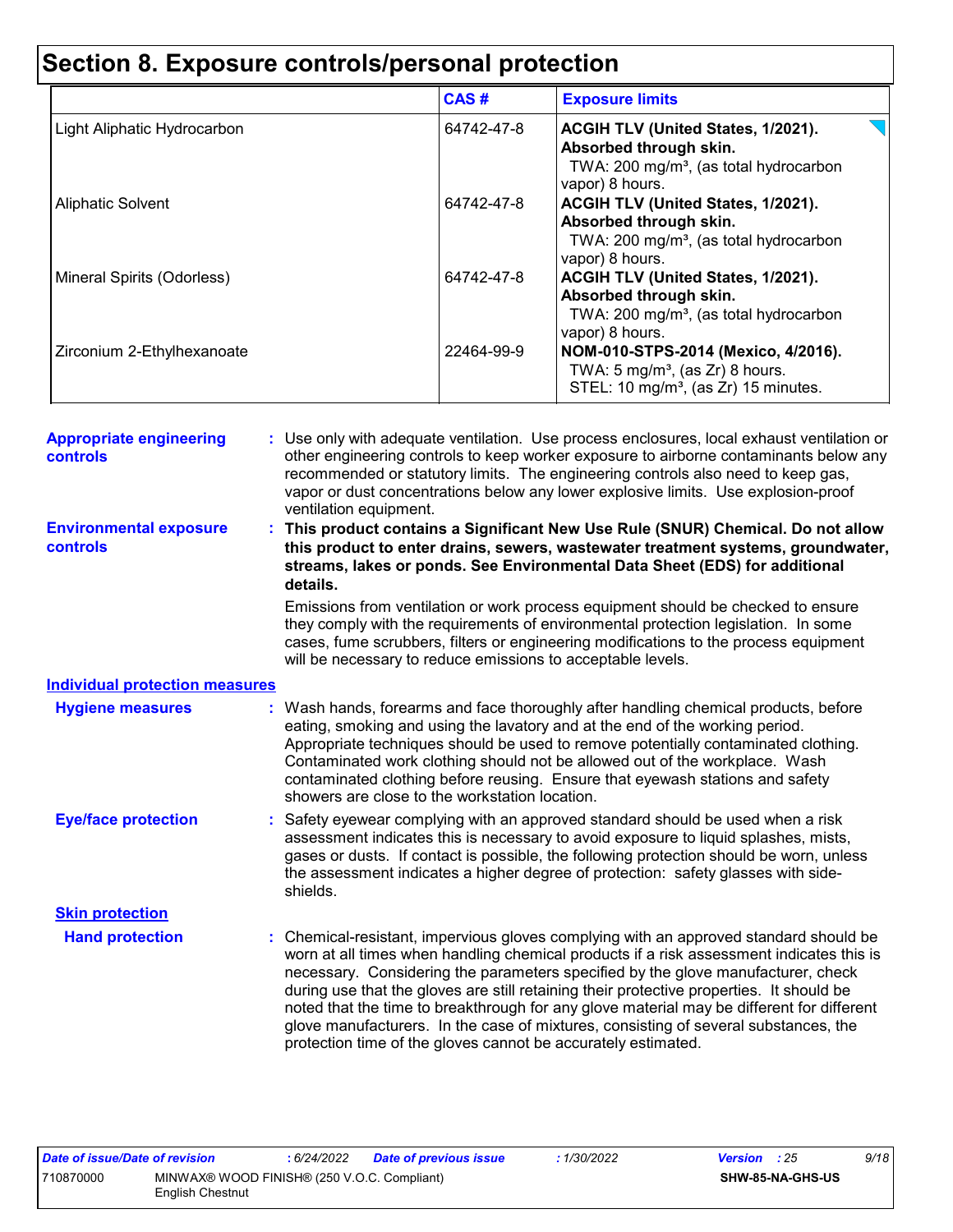| <b>Body protection</b>        | : Personal protective equipment for the body should be selected based on the task being<br>performed and the risks involved and should be approved by a specialist before<br>handling this product. When there is a risk of ignition from static electricity, wear anti-<br>static protective clothing. For the greatest protection from static discharges, clothing<br>should include anti-static overalls, boots and gloves. |
|-------------------------------|--------------------------------------------------------------------------------------------------------------------------------------------------------------------------------------------------------------------------------------------------------------------------------------------------------------------------------------------------------------------------------------------------------------------------------|
| <b>Other skin protection</b>  | : Appropriate footwear and any additional skin protection measures should be selected<br>based on the task being performed and the risks involved and should be approved by a<br>specialist before handling this product.                                                                                                                                                                                                      |
| <b>Respiratory protection</b> | : Based on the hazard and potential for exposure, select a respirator that meets the<br>appropriate standard or certification. Respirators must be used according to a<br>respiratory protection program to ensure proper fitting, training, and other important<br>aspects of use.                                                                                                                                            |

### **Section 9. Physical and chemical properties**

The conditions of measurement of all properties are at standard temperature and pressure unless otherwise indicated.

| <b>Appearance</b>                                                 |                                                                |
|-------------------------------------------------------------------|----------------------------------------------------------------|
| <b>Physical state</b>                                             | $:$ Liquid.                                                    |
| <b>Color</b>                                                      | Not available.                                                 |
| Odor                                                              | : Not available.                                               |
| <b>Odor threshold</b>                                             | Not available.                                                 |
| рH                                                                | Not applicable.                                                |
| <b>Melting point/freezing point</b>                               | : Not available.                                               |
| <b>Boiling point, initial boiling</b><br>point, and boiling range | : $148^{\circ}$ C (298.4 $^{\circ}$ F)                         |
| <b>Flash point</b>                                                | : Closed cup: 39°C (102.2°F) [Pensky-Martens Closed Cup]       |
| <b>Evaporation rate</b>                                           | $0.13$ (butyl acetate = 1)                                     |
| <b>Flammability</b>                                               | Not available.                                                 |
| Lower and upper explosion<br>limit/flammability limit             | $:$ Lower: $1\%$<br>Upper: 8.8%                                |
| <b>Vapor pressure</b>                                             | : $0.17$ kPa (1.27 mm Hg)                                      |
| <b>Relative vapor density</b>                                     | : $5$ [Air = 1]                                                |
| <b>Relative density</b>                                           | : 0.94                                                         |
| <b>Solubility</b>                                                 | Not available.                                                 |
| <b>Partition coefficient: n-</b><br>octanol/water                 | : Not applicable.                                              |
| <b>Auto-ignition temperature</b>                                  | : Not available.                                               |
| <b>Decomposition temperature</b>                                  | : Not available.                                               |
| <b>Viscosity</b>                                                  | Kinematic (40°C (104°F)): <20.5 mm <sup>2</sup> /s (<20.5 cSt) |
| <b>Molecular weight</b>                                           | Not applicable.                                                |
| <b>Aerosol product</b>                                            |                                                                |
| <b>Heat of combustion</b>                                         | : $17.321$ kJ/g                                                |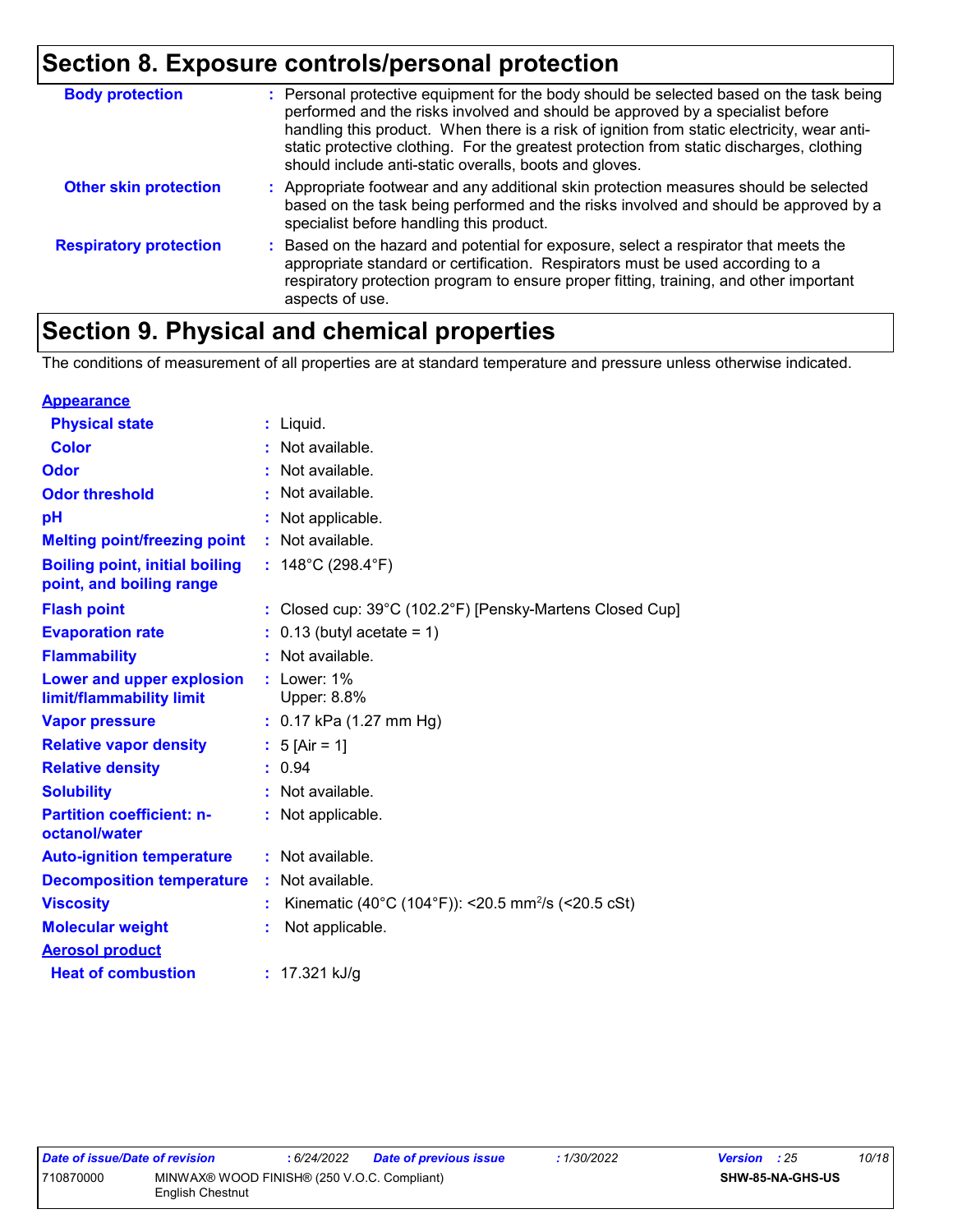### **Section 10. Stability and reactivity**

| <b>Reactivity</b>                                   | : No specific test data related to reactivity available for this product or its ingredients.                                                                                                                                               |
|-----------------------------------------------------|--------------------------------------------------------------------------------------------------------------------------------------------------------------------------------------------------------------------------------------------|
| <b>Chemical stability</b>                           | : The product is stable.                                                                                                                                                                                                                   |
| <b>Possibility of hazardous</b><br><b>reactions</b> | : Under normal conditions of storage and use, hazardous reactions will not occur.                                                                                                                                                          |
| <b>Conditions to avoid</b>                          | : Avoid all possible sources of ignition (spark or flame). Do not pressurize, cut, weld,<br>braze, solder, drill, grind or expose containers to heat or sources of ignition. Do not<br>allow vapor to accumulate in low or confined areas. |
| <b>Incompatible materials</b>                       | $\therefore$ Reactive or incompatible with the following materials:<br>oxidizing materials                                                                                                                                                 |
| <b>Hazardous decomposition</b><br>products          | : Under normal conditions of storage and use, hazardous decomposition products should<br>not be produced.                                                                                                                                  |

### **Section 11. Toxicological information**

#### **Information on toxicological effects**

**Acute toxicity**

| <b>Product/ingredient name</b>    | <b>Result</b>                | <b>Species</b> | <b>Dose</b>             | <b>Exposure</b> |
|-----------------------------------|------------------------------|----------------|-------------------------|-----------------|
| Heavy Naphthenic Petroleum<br>Oil | LD50 Oral                    | Rat            | >5000 mg/kg             |                 |
| Light Aromatic Hydrocarbons       | LD50 Oral                    | Rat            | 8400 mg/kg              |                 |
| Xylene, mixed isomers             | LC50 Inhalation Gas.         | Rat            | 6700 ppm                | 4 hours         |
|                                   | LD50 Oral                    | Rat            | 4300 mg/kg              |                 |
| trimethylbenzene                  | LD50 Oral                    | Rat            | 8970 mg/kg              |                 |
| Methyl Ethyl Ketoxime             | LD50 Oral                    | Rat            | 930 mg/kg               |                 |
| <b>Hydrotreated Heavy</b>         | <b>LC50 Inhalation Vapor</b> | Rat            | 8500 mg/m <sup>3</sup>  | 4 hours         |
| Petroleum Naphtha                 |                              |                |                         |                 |
|                                   | LD50 Oral                    | Rat            | $>6$ g/kg               |                 |
| Zirconium 2-Ethylhexanoate        | LD50 Dermal                  | Rabbit         | $>5$ g/kg               |                 |
|                                   | LD50 Oral                    | Rat            | $>5$ g/kg               |                 |
| 1,3,5-Trimethylbenzene            | <b>LC50 Inhalation Vapor</b> | Rat            | 24000 mg/m <sup>3</sup> | 4 hours         |
|                                   | LD50 Oral                    | Rat            | 5000 mg/kg              |                 |
| 1,2,4-Trimethylbenzene            | <b>LC50 Inhalation Vapor</b> | Rat            | 18000 mg/m <sup>3</sup> | 4 hours         |
|                                   | LD50 Oral                    | Rat            | 5 g/kg                  |                 |

#### **Irritation/Corrosion**

| <b>Product/ingredient name</b>       | <b>Result</b>                                | <b>Species</b> | <b>Score</b> | <b>Exposure</b>    | <b>Observation</b> |
|--------------------------------------|----------------------------------------------|----------------|--------------|--------------------|--------------------|
| Heavy Naphthenic Petroleum<br>Oil    | <b>Skin - Severe irritant</b>                | Rabbit         |              | 500 mg             |                    |
| Light Aromatic Hydrocarbons          | Eyes - Mild irritant                         | Rabbit         |              | 24 hours 100<br>uL |                    |
| Xylene, mixed isomers                | Eyes - Mild irritant                         | Rabbit         |              | $87 \text{ mg}$    |                    |
|                                      | Eyes - Severe irritant                       | Rabbit         |              | 24 hours 5<br>mg   |                    |
|                                      | Skin - Mild irritant                         | Rat            |              | 8 hours 60 uL      | $\blacksquare$     |
|                                      | Skin - Moderate irritant                     | Rabbit         |              | 24 hours 500<br>mg |                    |
|                                      | Skin - Moderate irritant                     | Rabbit         |              | 100 %              |                    |
| trimethylbenzene                     | Eyes - Mild irritant                         | Rabbit         |              | 24 hours 500<br>mg |                    |
| Date of issue/Date of revision       | : 6/24/2022<br><b>Date of previous issue</b> |                | :1/30/2022   | Version : 25       | 11/18              |
| 710870000<br><b>English Chestnut</b> | MINWAX® WOOD FINISH® (250 V.O.C. Compliant)  |                |              |                    | SHW-85-NA-GHS-US   |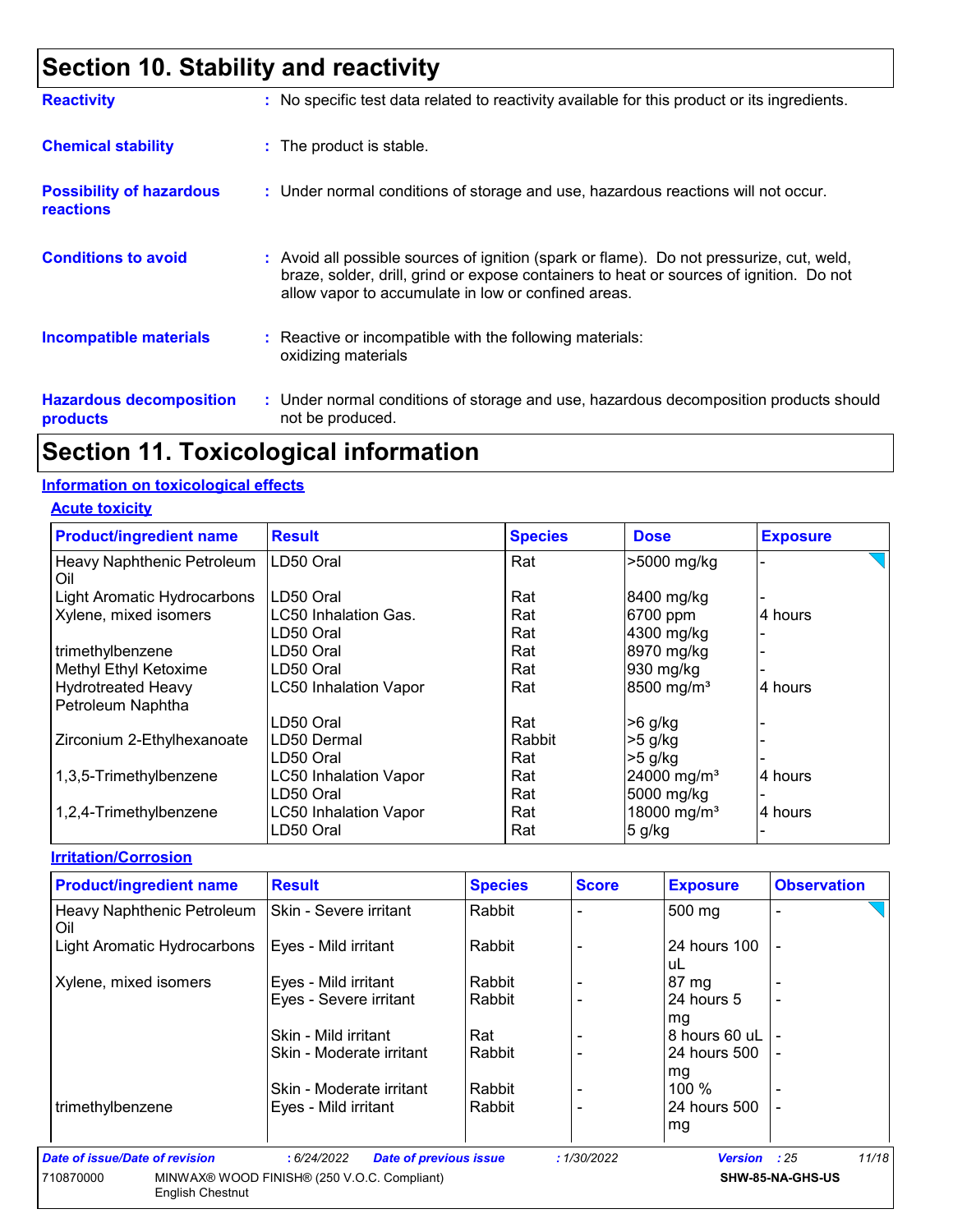### **Section 11. Toxicological information**

| 124 hours 500 | Rabbit | ISkin - Moderate irritant |                        |
|---------------|--------|---------------------------|------------------------|
| mg            |        |                           |                        |
| 100 uL        | Rabbit | Eyes - Severe irritant    | Methyl Ethyl Ketoxime  |
| 124 hours 500 | Rabbit | Eyes - Mild irritant      | 1,3,5-Trimethylbenzene |
| mg            |        |                           |                        |
| 124 hours 20  | Rabbit | ISkin - Moderate irritant |                        |
| mg            |        |                           |                        |
|               |        |                           |                        |

#### **Sensitization**

Not available.

#### **Mutagenicity**

Not available.

#### **Carcinogenicity**

Not available.

#### **Classification**

| <b>Product/ingredient name</b>      | <b>OSHA</b> | <b>IARC</b>   | <b>NTP</b> |
|-------------------------------------|-------------|---------------|------------|
| Iron Oxide<br>Xylene, mixed isomers |             | ົບ<br>г.<br>ت |            |

#### **Reproductive toxicity**

Not available.

#### **Teratogenicity**

Not available.

#### **Specific target organ toxicity (single exposure)**

| <b>Name</b>                          | <b>Category</b> | <b>Route of</b><br>exposure | <b>Target organs</b>            |
|--------------------------------------|-----------------|-----------------------------|---------------------------------|
| Light Aliphatic Hydrocarbon          | Category 3      |                             | Respiratory tract<br>irritation |
|                                      | Category 3      |                             | Narcotic effects                |
| <b>Aliphatic Solvent</b>             | Category 3      |                             | Respiratory tract<br>irritation |
|                                      | Category 3      |                             | Narcotic effects                |
| Mineral Spirits (Odorless)           | Category 3      |                             | Respiratory tract<br>irritation |
|                                      | Category 3      |                             | Narcotic effects                |
| Light Aromatic Hydrocarbons          | Category 3      |                             | Respiratory tract<br>irritation |
|                                      | Category 3      |                             | Narcotic effects                |
| Xylene, mixed isomers                | Category 3      |                             | Respiratory tract<br>irritation |
| Methyl Ethyl Ketoxime                | Category 1      |                             | upper respiratory<br>tract      |
|                                      | Category 3      |                             | Narcotic effects                |
| Hydrotreated Heavy Petroleum Naphtha | Category 3      |                             | Respiratory tract<br>irritation |
|                                      | Category 3      |                             | Narcotic effects                |
| 1,3,5-Trimethylbenzene               | Category 3      |                             | Respiratory tract<br>irritation |
| 1,2,4-Trimethylbenzene               | Category 3      |                             | Respiratory tract<br>irritation |

**Specific target organ toxicity (repeated exposure)**

*Date of issue/Date of revision* **:** *6/24/2022 Date of previous issue : 1/30/2022 Version : 25 12/18* 710870000 MINWAX® WOOD FINISH® (250 V.O.C. Compliant) English Chestnut **SHW-85-NA-GHS-US**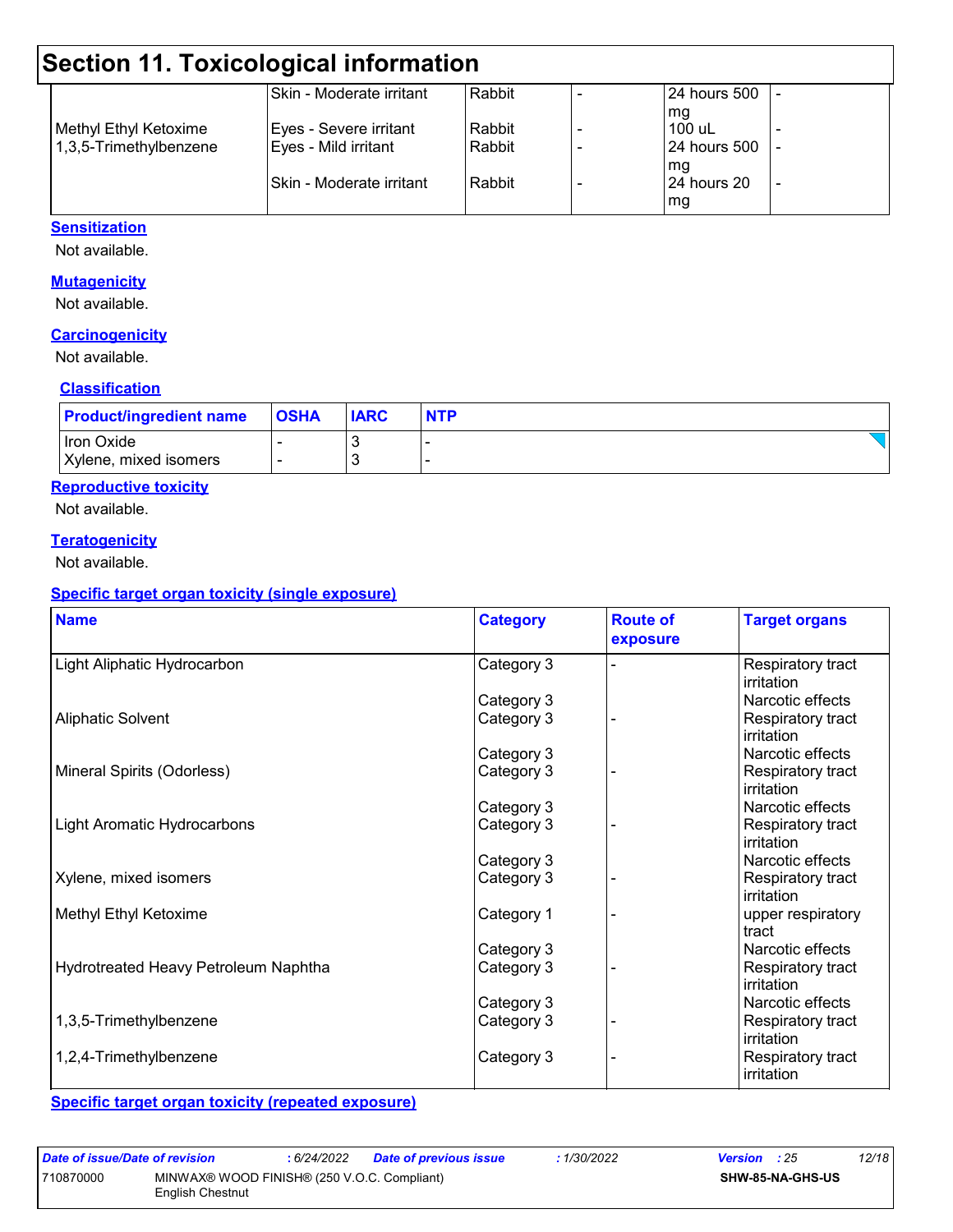## **Section 11. Toxicological information**

| <b>Name</b>                          | <b>Category</b> | <b>Route of</b><br><b>exposure</b> | <b>Target organs</b> |
|--------------------------------------|-----------------|------------------------------------|----------------------|
| Light Aliphatic Hydrocarbon          | Category 2      |                                    |                      |
| <b>Aliphatic Solvent</b>             | Category 2      |                                    |                      |
| Mineral Spirits (Odorless)           | Category 2      |                                    |                      |
| Light Aromatic Hydrocarbons          | Category 2      |                                    |                      |
| Xylene, mixed isomers                | Category 2      |                                    |                      |
| Methyl Ethyl Ketoxime                | Category 2      |                                    | blood system         |
| Hydrotreated Heavy Petroleum Naphtha | Category 2      |                                    |                      |

#### **Aspiration hazard**

| <b>Name</b>                          | <b>Result</b>                         |
|--------------------------------------|---------------------------------------|
| Light Aliphatic Hydrocarbon          | <b>ASPIRATION HAZARD - Category 1</b> |
| <b>Aliphatic Solvent</b>             | <b>ASPIRATION HAZARD - Category 1</b> |
| Mineral Spirits (Odorless)           | <b>ASPIRATION HAZARD - Category 1</b> |
| <b>Light Aromatic Hydrocarbons</b>   | <b>ASPIRATION HAZARD - Category 1</b> |
| Xylene, mixed isomers                | <b>ASPIRATION HAZARD - Category 1</b> |
| trimethylbenzene                     | <b>ASPIRATION HAZARD - Category 1</b> |
| Hydrotreated Heavy Petroleum Naphtha | <b>ASPIRATION HAZARD - Category 1</b> |
| 1,3,5-Trimethylbenzene               | <b>ASPIRATION HAZARD - Category 1</b> |
| 1,2,4-Trimethylbenzene               | <b>ASPIRATION HAZARD - Category 1</b> |

| Information on the likely | : Not available. |
|---------------------------|------------------|
| routes of exposure        |                  |

#### **Potential acute health effects**

| <b>Eye contact</b>  | : No known significant effects or critical hazards. |
|---------------------|-----------------------------------------------------|
| <b>Inhalation</b>   | : No known significant effects or critical hazards. |
| <b>Skin contact</b> | : May cause an allergic skin reaction.              |
| <b>Ingestion</b>    | : May be fatal if swallowed and enters airways.     |

#### **Symptoms related to the physical, chemical and toxicological characteristics**

| <b>Eye contact</b>  | : No specific data.                                                                                                                                  |
|---------------------|------------------------------------------------------------------------------------------------------------------------------------------------------|
| <b>Inhalation</b>   | : Adverse symptoms may include the following:<br>reduced fetal weight<br>increase in fetal deaths<br>skeletal malformations                          |
| <b>Skin contact</b> | : Adverse symptoms may include the following:<br>irritation<br>redness<br>reduced fetal weight<br>increase in fetal deaths<br>skeletal malformations |
| <b>Ingestion</b>    | : Adverse symptoms may include the following:<br>nausea or vomiting<br>reduced fetal weight<br>increase in fetal deaths<br>skeletal malformations    |

|                                              | Delayed and immediate effects and also chronic effects from short and long term exposure |
|----------------------------------------------|------------------------------------------------------------------------------------------|
| <b>Short term exposure</b>                   |                                                                                          |
| <b>Potential immediate</b><br><b>effects</b> | : Not available.                                                                         |

| Date of issue/Date of revision |                                                                 | 6/24/2022 | Date of previous issue | 1/30/2022 | <b>Version</b> : 25 |                         | 13/18 |
|--------------------------------|-----------------------------------------------------------------|-----------|------------------------|-----------|---------------------|-------------------------|-------|
| 710870000                      | MINWAX® WOOD FINISH® (250 V.O.C. Compliant)<br>English Chestnut |           |                        |           |                     | <b>SHW-85-NA-GHS-US</b> |       |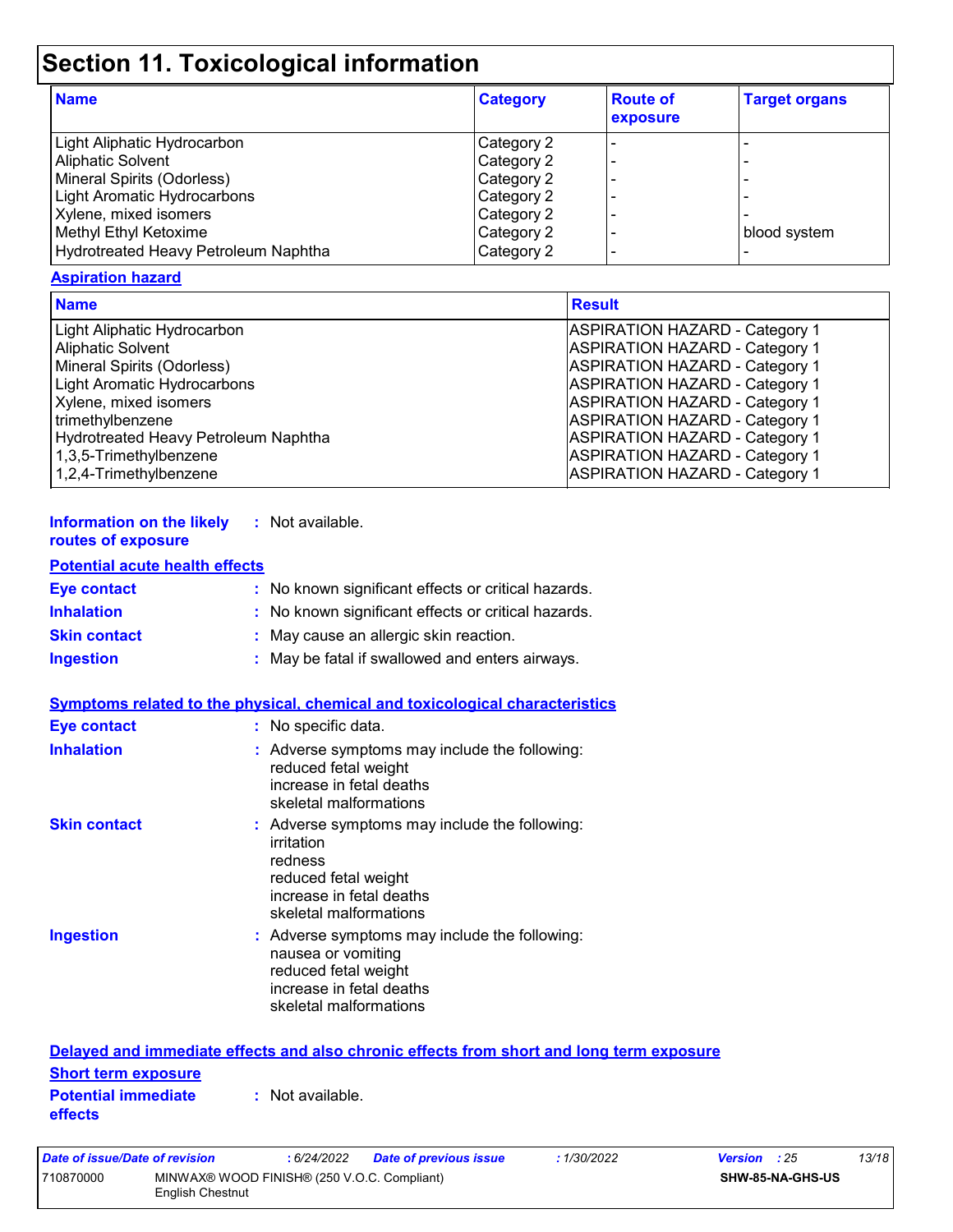### **Section 11. Toxicological information**

| <b>Potential delayed effects</b>             | : Not available.                                                                                                                                                               |
|----------------------------------------------|--------------------------------------------------------------------------------------------------------------------------------------------------------------------------------|
| <b>Long term exposure</b>                    |                                                                                                                                                                                |
| <b>Potential immediate</b><br><b>effects</b> | : Not available.                                                                                                                                                               |
| <b>Potential delayed effects</b>             | : Not available.                                                                                                                                                               |
| <b>Potential chronic health effects</b>      |                                                                                                                                                                                |
| Not available.                               |                                                                                                                                                                                |
| <b>General</b>                               | : May cause damage to organs through prolonged or repeated exposure. Once<br>sensitized, a severe allergic reaction may occur when subsequently exposed to very low<br>levels. |
| <b>Carcinogenicity</b>                       | : No known significant effects or critical hazards.                                                                                                                            |
| <b>Mutagenicity</b>                          | : No known significant effects or critical hazards.                                                                                                                            |
| <b>Teratogenicity</b>                        | : Suspected of damaging the unborn child.                                                                                                                                      |
| <b>Developmental effects</b>                 | : No known significant effects or critical hazards.                                                                                                                            |
| <b>Fertility effects</b>                     | : No known significant effects or critical hazards.                                                                                                                            |
|                                              |                                                                                                                                                                                |
|                                              |                                                                                                                                                                                |

### **Numerical measures of toxicity**

### **Acute toxicity estimates**

Not available.

### **Section 12. Ecological information**

#### **Toxicity**

| <b>Product/ingredient name</b> | <b>Result</b>                      | <b>Species</b>                                 | <b>Exposure</b> |
|--------------------------------|------------------------------------|------------------------------------------------|-----------------|
| Light Aliphatic Hydrocarbon    | Acute LC50 2200 µg/l Fresh water   | Fish - Lepomis macrochirus                     | 4 days          |
| <b>Aliphatic Solvent</b>       | Acute LC50 2200 µg/l Fresh water   | Fish - Lepomis macrochirus                     | 4 days          |
| Mineral Spirits (Odorless)     | Acute LC50 2200 µg/l Fresh water   | Fish - Lepomis macrochirus                     | 4 days          |
| Xylene, mixed isomers          | Acute LC50 8500 µg/l Marine water  | l Crustaceans - Palaemonetes<br>pugio          | 48 hours        |
|                                | Acute LC50 13400 µg/l Fresh water  | Fish - Pimephales promelas                     | 96 hours        |
| trimethylbenzene               | Acute LC50 5600 µg/l Marine water  | Crustaceans - Palaemonetes<br>pugio            | 48 hours        |
| Methyl Ethyl Ketoxime          | Acute LC50 843000 µg/l Fresh water | Fish - Pimephales promelas                     | 96 hours        |
| 1,3,5-Trimethylbenzene         | Acute LC50 13000 µg/l Marine water | Crustaceans - Cancer magister -<br>Zoea        | 48 hours        |
|                                | Acute LC50 12520 µg/l Fresh water  | Fish - Carassius auratus                       | 96 hours        |
|                                | Chronic NOEC 400 µg/l Fresh water  | Daphnia - Daphnia magna                        | 21 days         |
| 1,2,4-Trimethylbenzene         | Acute LC50 4910 µg/l Marine water  | Crustaceans - Elasmopus<br>pectenicrus - Adult | 48 hours        |
|                                | Acute LC50 7720 µg/l Fresh water   | Fish - Pimephales promelas                     | 96 hours        |

#### **Persistence and degradability**

| <b>Product/ingredient name</b> | <b>Aquatic half-life</b> | <b>Photolysis</b> | <b>Biodegradability</b> |
|--------------------------------|--------------------------|-------------------|-------------------------|
| Light Aromatic Hydrocarbons    |                          |                   | Readily                 |
| Xylene, mixed isomers          |                          |                   | Readily                 |

#### **Bioaccumulative potential**

| Date of issue/Date of revision |                                                                 | : 6/24/2022 | <b>Date of previous issue</b> | 1/30/2022 | <b>Version</b> : 25 |                         | 14/18 |
|--------------------------------|-----------------------------------------------------------------|-------------|-------------------------------|-----------|---------------------|-------------------------|-------|
| 710870000                      | MINWAX® WOOD FINISH® (250 V.O.C. Compliant)<br>English Chestnut |             |                               |           |                     | <b>SHW-85-NA-GHS-US</b> |       |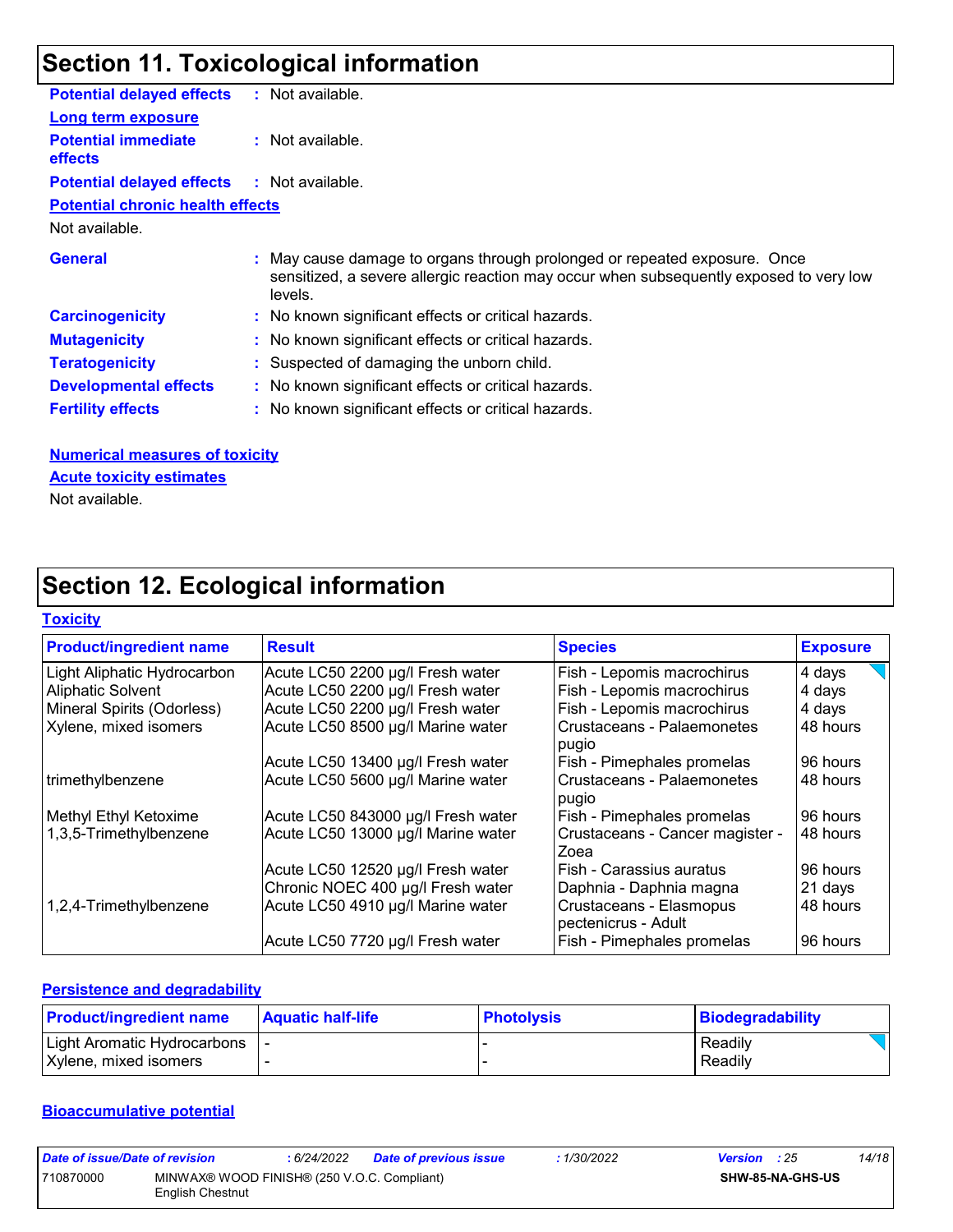### **Section 12. Ecological information**

| <b>Product/ingredient name</b>                                                                                                  | $LogP_{ow}$ | <b>BCF</b>                                              | <b>Potential</b>           |  |
|---------------------------------------------------------------------------------------------------------------------------------|-------------|---------------------------------------------------------|----------------------------|--|
| Light Aromatic Hydrocarbons<br>Xylene, mixed isomers<br>Methyl Ethyl Ketoxime<br><b>Hydrotreated Heavy</b><br>Petroleum Naphtha |             | 10 to 2500<br>8.1 to 25.9<br>$2.5$ to 5.8<br>10 to 2500 | high<br>low<br>low<br>high |  |
| Zirconium 2-Ethylhexanoate<br>1,3,5-Trimethylbenzene<br>1,2,4-Trimethylbenzene                                                  | ۰<br>-      | 2.96<br>161<br>243                                      | low<br>low<br>low          |  |

#### **Mobility in soil**

| <b>Soil/water partition</b> | : Not available. |
|-----------------------------|------------------|
| <b>coefficient (Koc)</b>    |                  |

**Other adverse effects :** No known significant effects or critical hazards.

### **Section 13. Disposal considerations**

**Disposal methods : This product contains a Significant New Use Rule (SNUR) Chemical. Do not allow this product to enter drains, sewers, wastewater treatment systems, groundwater, streams, lakes or ponds. See Environmental Data Sheet (EDS) for additional details.**

The generation of waste should be avoided or minimized wherever possible. Disposal of this product, solutions and any by-products should at all times comply with the requirements of environmental protection and waste disposal legislation and any regional local authority requirements. Dispose of surplus and non-recyclable products via a licensed waste disposal contractor. Waste should not be disposed of untreated to the sewer unless fully compliant with the requirements of all authorities with jurisdiction. Waste packaging should be recycled. Incineration or landfill should only be considered when recycling is not feasible. This material and its container must be disposed of in a safe way. Care should be taken when handling emptied containers that have not been cleaned or rinsed out. Empty containers or liners may retain some product residues. Vapor from product residues may create a highly flammable or explosive atmosphere inside the container. Do not cut, weld or grind used containers unless they have been cleaned thoroughly internally. Avoid dispersal of spilled material and runoff and contact with soil, waterways, drains and sewers.

### **Section 14. Transport information**

|                                                    | <b>DOT</b><br><b>Classification</b>                                                  | <b>TDG</b><br><b>Classification</b> | <b>Mexico</b><br><b>Classification</b> | <b>IATA</b>    | <b>IMDG</b>                       |
|----------------------------------------------------|--------------------------------------------------------------------------------------|-------------------------------------|----------------------------------------|----------------|-----------------------------------|
| <b>UN number</b>                                   | <b>UN1263</b>                                                                        | <b>UN1263</b>                       | <b>UN1263</b>                          | <b>UN1263</b>  | <b>UN1263</b>                     |
| <b>UN proper</b><br>shipping name                  | <b>PAINT</b>                                                                         | <b>PAINT</b>                        | <b>PAINT</b>                           | <b>PAINT</b>   | <b>PAINT</b>                      |
| <b>Transport</b><br>hazard class(es)               | 3<br><b>MINABLE LIQU</b>                                                             | 3                                   | 3                                      | 3              | 3                                 |
| <b>Packing group</b>                               | III                                                                                  | $\mathbf{III}$                      | $\mathbf{III}$                         | III            | $\mathbf{III}$                    |
| <b>Environmental</b><br><b>hazards</b>             | No.                                                                                  | No.                                 | No.                                    | No.            | No.                               |
| <b>Date of issue/Date of revision</b><br>710870000 | :6/24/2022<br>MINWAX® WOOD FINISH® (250 V.O.C. Compliant)<br><b>English Chestnut</b> | <b>Date of previous issue</b>       | :1/30/2022                             | <b>Version</b> | 15/18<br>: 25<br>SHW-85-NA-GHS-US |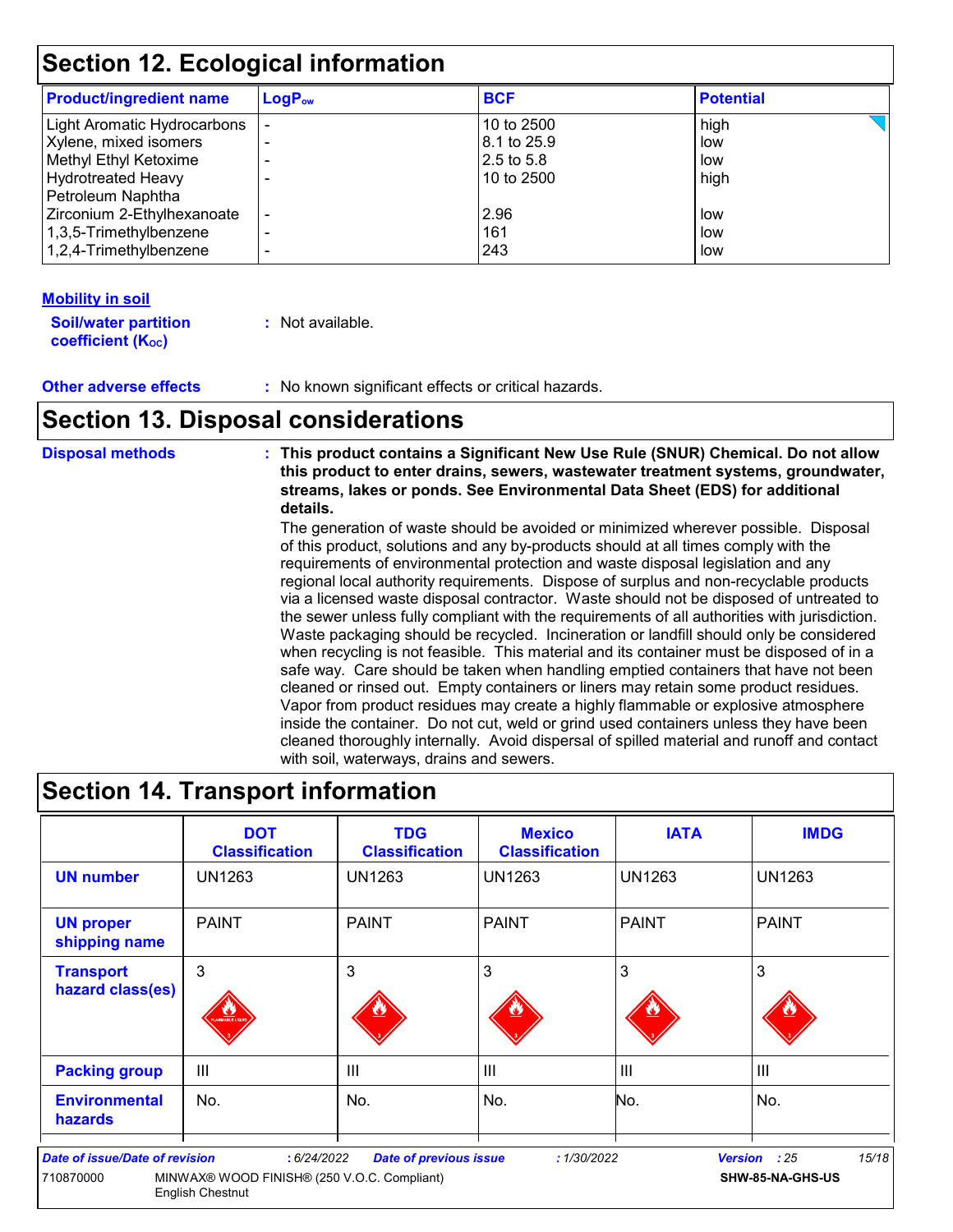|                                                                                                                                                                                                                                                                                                                                                                                                                                                                                                                                                                                                                                                                                                                              | <b>Section 14. Transport information</b>                                                                                                                                                                                                                                                                                                 |                                                                                                                                                        |                  |  |                                            |
|------------------------------------------------------------------------------------------------------------------------------------------------------------------------------------------------------------------------------------------------------------------------------------------------------------------------------------------------------------------------------------------------------------------------------------------------------------------------------------------------------------------------------------------------------------------------------------------------------------------------------------------------------------------------------------------------------------------------------|------------------------------------------------------------------------------------------------------------------------------------------------------------------------------------------------------------------------------------------------------------------------------------------------------------------------------------------|--------------------------------------------------------------------------------------------------------------------------------------------------------|------------------|--|--------------------------------------------|
| <b>Additional</b><br>information                                                                                                                                                                                                                                                                                                                                                                                                                                                                                                                                                                                                                                                                                             | This product may<br>be re-classified as<br>"Combustible<br>Liquid," unless<br>transported by<br>vessel or aircraft.<br>Non-bulk<br>packages (less<br>than or equal to<br>119 gal) of<br>combustible<br>liquids are not<br>regulated as<br>hazardous<br>materials in<br>package sizes<br>less than the<br>product reportable<br>quantity. | Product classified<br>as per the<br>following sections<br>of the<br>Transportation of<br>Dangerous Goods<br>Regulations:<br>2.18-2.19 (Class<br>$3)$ . |                  |  | <b>Emergency</b><br>schedules F-E, S-<br>E |
|                                                                                                                                                                                                                                                                                                                                                                                                                                                                                                                                                                                                                                                                                                                              | <b>ERG No.</b>                                                                                                                                                                                                                                                                                                                           | <b>ERG No.</b>                                                                                                                                         | <b>ERG No.</b>   |  |                                            |
|                                                                                                                                                                                                                                                                                                                                                                                                                                                                                                                                                                                                                                                                                                                              | 128                                                                                                                                                                                                                                                                                                                                      | 128                                                                                                                                                    | 128              |  |                                            |
| Multi-modal shipping descriptions are provided for informational purposes and do not<br><b>Special precautions for user :</b><br>consider container sizes. The presence of a shipping description for a particular<br>mode of transport (sea, air, etc.), does not indicate that the product is packaged<br>suitably for that mode of transport. All packaging must be reviewed for suitability<br>prior to shipment, and compliance with the applicable regulations is the sole<br>responsibility of the person offering the product for transport. People loading and<br>unloading dangerous goods must be trained on all of the risks deriving from the<br>substances and on all actions in case of emergency situations. |                                                                                                                                                                                                                                                                                                                                          |                                                                                                                                                        |                  |  |                                            |
| <b>Transport in bulk according</b><br>to IMO instruments                                                                                                                                                                                                                                                                                                                                                                                                                                                                                                                                                                                                                                                                     | Not available.<br>÷.                                                                                                                                                                                                                                                                                                                     |                                                                                                                                                        |                  |  |                                            |
|                                                                                                                                                                                                                                                                                                                                                                                                                                                                                                                                                                                                                                                                                                                              |                                                                                                                                                                                                                                                                                                                                          | <b>Proper shipping name</b>                                                                                                                            | : Not available. |  |                                            |
|                                                                                                                                                                                                                                                                                                                                                                                                                                                                                                                                                                                                                                                                                                                              | <b>Section 15. Regulatory information</b>                                                                                                                                                                                                                                                                                                |                                                                                                                                                        |                  |  |                                            |

| <b>U.S. Federal regulations</b> |                                                                     |                        | : TSCA 5(a)2 final significant new use rules: Chlorodiazocarboxylate                                                                                                                                                                                       |
|---------------------------------|---------------------------------------------------------------------|------------------------|------------------------------------------------------------------------------------------------------------------------------------------------------------------------------------------------------------------------------------------------------------|
|                                 | List name                                                           | <b>Chemical name</b>   | <b>Notes</b>                                                                                                                                                                                                                                               |
|                                 | United States - TSCA 5(a)<br>2 - Final significant new<br>use rules | Chlorodiazocarboxylate |                                                                                                                                                                                                                                                            |
|                                 |                                                                     |                        | This product contains a Significant New Use Rule (SNUR) Chemical. Do not allow this<br>product to enter drains, sewers, was tewater treatment systems, groundwater, streams,<br>lakes or ponds. See Environmental Data Sheet (EDS) for additional details. |
| <b>SARA 313</b>                 |                                                                     |                        |                                                                                                                                                                                                                                                            |

SARA 313 (40 CFR 372.45) supplier notification can be found on the Environmental Data Sheet.

### **California Prop. 65**

WARNING: This product contains chemicals known to the State of California to cause cancer and birth defects or other reproductive harm.

#### **International regulations**

| Date of issue/Date of revision |                                                                 | 6/24/2022 | <b>Date of previous issue</b> | : 1/30/2022 | <b>Version</b> : 25 |  | 16/18 |
|--------------------------------|-----------------------------------------------------------------|-----------|-------------------------------|-------------|---------------------|--|-------|
| 710870000                      | MINWAX® WOOD FINISH® (250 V.O.C. Compliant)<br>English Chestnut |           |                               |             | SHW-85-NA-GHS-US    |  |       |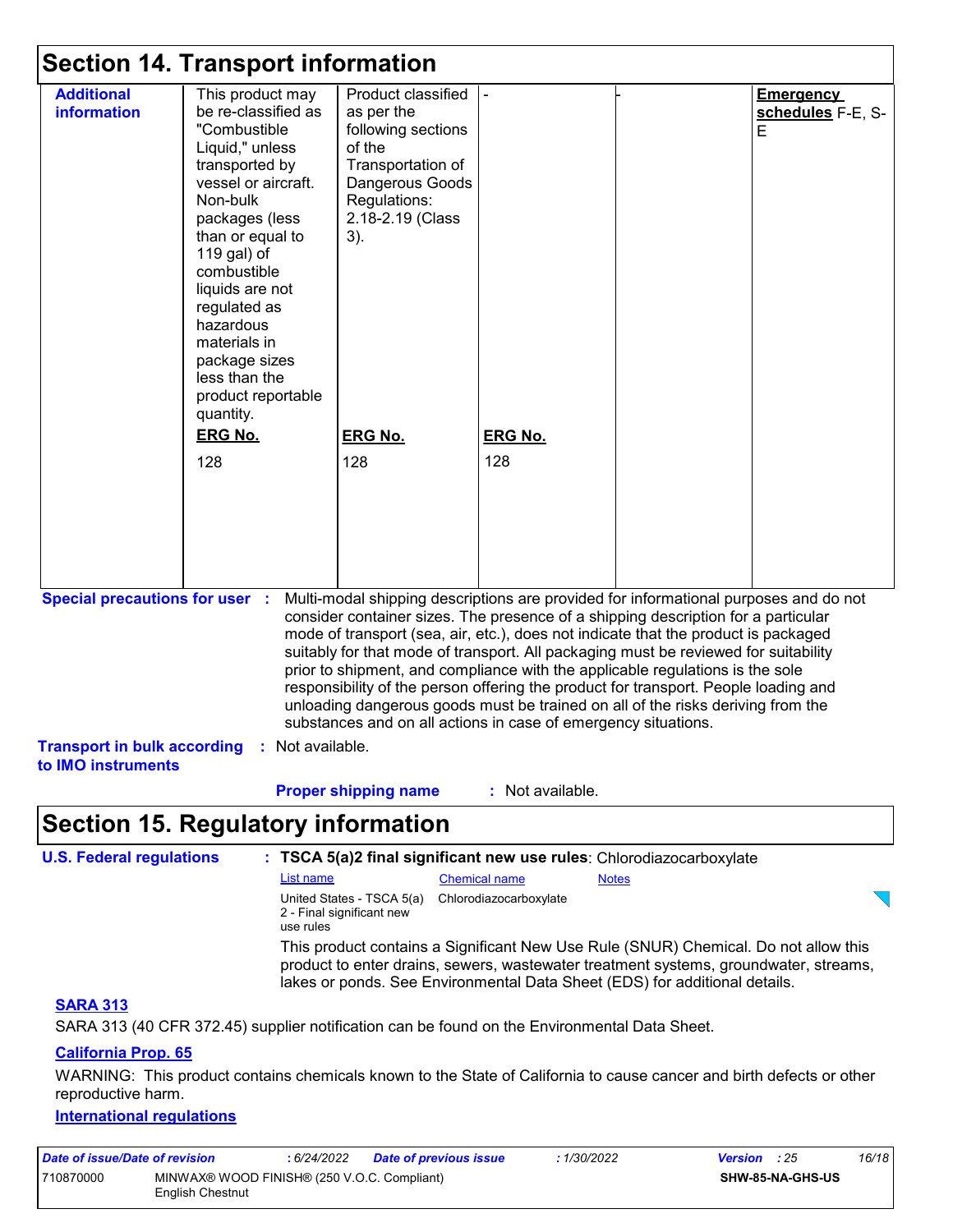### **Section 15. Regulatory information**

| <b>International lists</b> | : Australia inventory (AIIC): Not determined.                |
|----------------------------|--------------------------------------------------------------|
|                            | China inventory (IECSC): Not determined.                     |
|                            | Japan inventory (CSCL): Not determined.                      |
|                            | Japan inventory (ISHL): Not determined.                      |
|                            | Korea inventory (KECI): Not determined.                      |
|                            | New Zealand Inventory of Chemicals (NZIoC): Not determined.  |
|                            | Philippines inventory (PICCS): Not determined.               |
|                            | Taiwan Chemical Substances Inventory (TCSI): Not determined. |
|                            | Thailand inventory: Not determined.                          |
|                            | Turkey inventory: Not determined.                            |
|                            | Vietnam inventory: Not determined.                           |

### **Section 16. Other information**

**Hazardous Material Information System (U.S.A.)**

| <b>Health</b>           | 3 |
|-------------------------|---|
| <b>Flammability</b>     | 2 |
| <b>Physical hazards</b> |   |
|                         |   |

**The customer is responsible for determining the PPE code for this material. For more information on HMIS® Personal Protective Equipment (PPE) codes, consult the HMIS® Implementation Manual.**

**Caution: HMIS® ratings are based on a 0-4 rating scale, with 0 representing minimal hazards or risks, and 4 representing significant hazards or risks. Although HMIS® ratings and the associated label are not required on SDSs or products leaving a facility under 29 CFR 1910.1200, the preparer may choose to provide them. HMIS® ratings are to be used with a fully implemented HMIS® program. HMIS® is a registered trademark and service mark of the American Coatings Association, Inc.**

**Procedure used to derive the classification**

| <b>Classification</b>                                           | <b>Justification</b>  |
|-----------------------------------------------------------------|-----------------------|
| <b>FLAMMABLE LIQUIDS - Category 3</b>                           | On basis of test data |
| SKIN SENSITIZATION - Category 1                                 | Calculation method    |
| <b>TOXIC TO REPRODUCTION - Category 2</b>                       | Calculation method    |
| SPECIFIC TARGET ORGAN TOXICITY (REPEATED EXPOSURE) - Category 2 | Calculation method    |
| <b>ASPIRATION HAZARD - Category 1</b>                           | Calculation method    |
| History                                                         |                       |

| <u>.</u>                          |                                                                                                                                                                                                                                                                                                                                                                                                                                                                                                                                                                                                                       |
|-----------------------------------|-----------------------------------------------------------------------------------------------------------------------------------------------------------------------------------------------------------------------------------------------------------------------------------------------------------------------------------------------------------------------------------------------------------------------------------------------------------------------------------------------------------------------------------------------------------------------------------------------------------------------|
| Date of printing                  | : 6/24/2022                                                                                                                                                                                                                                                                                                                                                                                                                                                                                                                                                                                                           |
| Date of issue/Date of<br>revision | : 6/24/2022                                                                                                                                                                                                                                                                                                                                                                                                                                                                                                                                                                                                           |
| Date of previous issue            | : 1/30/2022                                                                                                                                                                                                                                                                                                                                                                                                                                                                                                                                                                                                           |
| <b>Version</b>                    | : 25                                                                                                                                                                                                                                                                                                                                                                                                                                                                                                                                                                                                                  |
| <b>Key to abbreviations</b>       | $\therefore$ ATE = Acute Toxicity Estimate<br>BCF = Bioconcentration Factor<br>GHS = Globally Harmonized System of Classification and Labelling of Chemicals<br>IATA = International Air Transport Association<br>IBC = Intermediate Bulk Container<br><b>IMDG = International Maritime Dangerous Goods</b><br>LogPow = logarithm of the octanol/water partition coefficient<br>MARPOL = International Convention for the Prevention of Pollution From Ships, 1973<br>as modified by the Protocol of 1978. ("Marpol" = marine pollution)<br>$N/A = Not available$<br>SGG = Segregation Group<br>$UN = United Nations$ |

**Indicates information that has changed from previously issued version.**

| Date of issue/Date of revision |                                                                        | 6/24/2022 | <b>Date of previous issue</b> | 1/30/2022               | <b>Version</b> : 25 |  | 17/18 |
|--------------------------------|------------------------------------------------------------------------|-----------|-------------------------------|-------------------------|---------------------|--|-------|
| 710870000                      | MINWAX® WOOD FINISH® (250 V.O.C. Compliant)<br><b>English Chestnut</b> |           |                               | <b>SHW-85-NA-GHS-US</b> |                     |  |       |